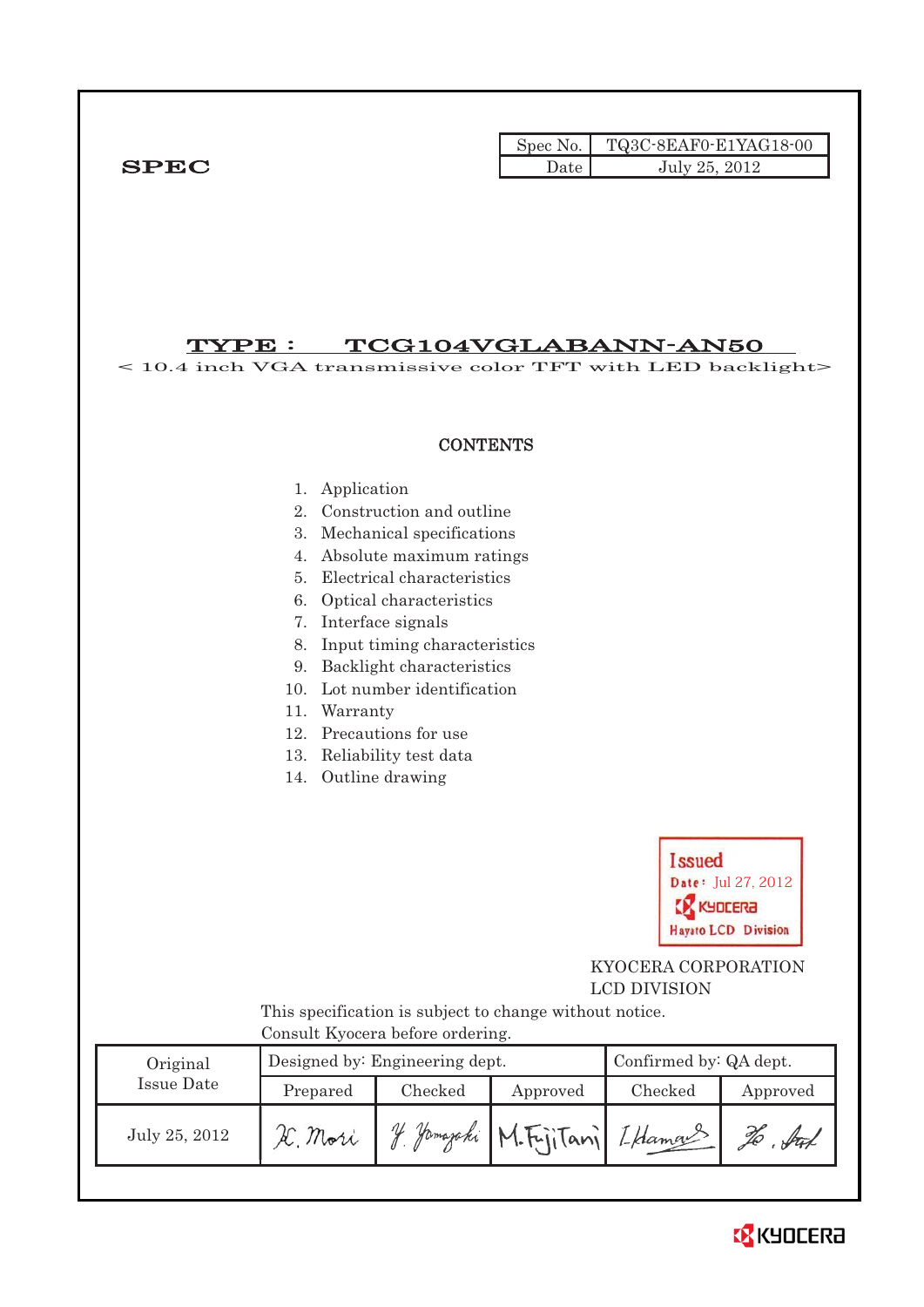# Warning

- 1. This Kyocera LCD module has been specifically designed for use only in electronic devices and industrial machines in the area of audio control, office automation, industrial control, home appliances, etc. The module should not be used in applications where the highest level of safety and reliability are required and module failure or malfunction of such module results in physical harm or loss of life, as well as enormous damage or loss. Such fields of applications include, without limitation, medical, aerospace, communications infrastructure, atomic energy control. Kyocera expressly disclaims any and all liability resulting in any way to the use of the module in such applications.
- 2. Customer agrees to indemnify, defend and hold Kyocera harmless from and against any and all actions, claims, damages, liabilities, awards, costs, and expenses, including legal expenses, resulting from or arising out of Customer's use, or sale for use, or Kyocera modules in applications.

# Caution

1. Kyocera shall have the right, which Customer hereby acknowledges, to immediately scrap or destroy tooling for Kyocera modules for which no Purchase Orders have been received from the Customer in a two-year period.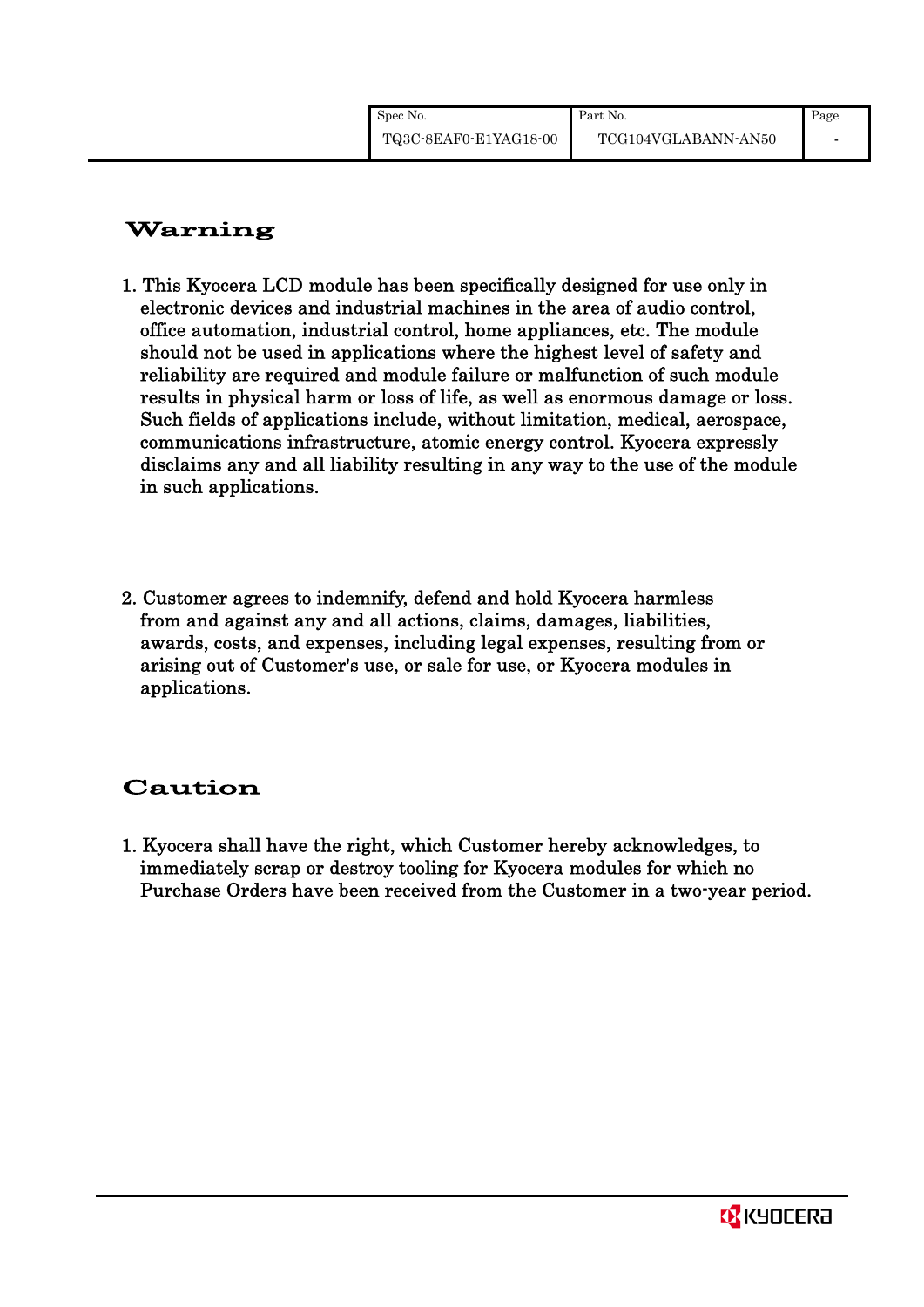| <b>CZ</b> KYOCERA |  |  |
|-------------------|--|--|
|                   |  |  |

|                  |             |                                                                                          |  | ${\bf TQ3C\text{-}SEAF0\text{-}E1YAG18\text{-}00}$ |                        |                                      | $\operatorname{TCG104VGLABANN\text{-}AN50}$ |          |
|------------------|-------------|------------------------------------------------------------------------------------------|--|----------------------------------------------------|------------------------|--------------------------------------|---------------------------------------------|----------|
|                  |             |                                                                                          |  | Revision record                                    |                        |                                      |                                             |          |
|                  | $\rm{Date}$ | $\label{eq:besigneq} \text{Designed by : Engineering dept.}$<br>Confirmed by $:QA$ dept. |  |                                                    |                        |                                      |                                             |          |
|                  |             | Prepared                                                                                 |  | $\rm Checked$                                      | ${\Large\bf Approved}$ |                                      | Checked                                     | Approved |
|                  |             |                                                                                          |  |                                                    |                        |                                      |                                             |          |
|                  |             |                                                                                          |  |                                                    |                        |                                      |                                             |          |
| ${\rm Rev. No.}$ | Date        | $\rm Page$                                                                               |  |                                                    |                        | $\label{eq:2} \textbf{Descriptions}$ |                                             |          |
|                  |             |                                                                                          |  |                                                    |                        |                                      |                                             |          |
|                  |             |                                                                                          |  |                                                    |                        |                                      |                                             |          |
|                  |             |                                                                                          |  |                                                    |                        |                                      |                                             |          |
|                  |             |                                                                                          |  |                                                    |                        |                                      |                                             |          |
|                  |             |                                                                                          |  |                                                    |                        |                                      |                                             |          |
|                  |             |                                                                                          |  |                                                    |                        |                                      |                                             |          |
|                  |             |                                                                                          |  |                                                    |                        |                                      |                                             |          |
|                  |             |                                                                                          |  |                                                    |                        |                                      |                                             |          |
|                  |             |                                                                                          |  |                                                    |                        |                                      |                                             |          |
|                  |             |                                                                                          |  |                                                    |                        |                                      |                                             |          |
|                  |             |                                                                                          |  |                                                    |                        |                                      |                                             |          |
|                  |             |                                                                                          |  |                                                    |                        |                                      |                                             |          |
|                  |             |                                                                                          |  |                                                    |                        |                                      |                                             |          |
|                  |             |                                                                                          |  |                                                    |                        |                                      |                                             |          |
|                  |             |                                                                                          |  |                                                    |                        |                                      |                                             |          |
|                  |             |                                                                                          |  |                                                    |                        |                                      |                                             |          |
|                  |             |                                                                                          |  |                                                    |                        |                                      |                                             |          |
|                  |             |                                                                                          |  |                                                    |                        |                                      |                                             |          |
|                  |             |                                                                                          |  |                                                    |                        |                                      |                                             |          |
|                  |             |                                                                                          |  |                                                    |                        |                                      |                                             |          |
|                  |             |                                                                                          |  |                                                    |                        |                                      |                                             |          |
|                  |             |                                                                                          |  |                                                    |                        |                                      |                                             |          |
|                  |             |                                                                                          |  |                                                    |                        |                                      |                                             |          |
|                  |             |                                                                                          |  |                                                    |                        |                                      |                                             |          |
|                  |             |                                                                                          |  |                                                    |                        |                                      |                                             |          |
|                  |             |                                                                                          |  |                                                    |                        |                                      |                                             |          |
|                  |             |                                                                                          |  |                                                    |                        |                                      |                                             |          |
|                  |             |                                                                                          |  |                                                    |                        |                                      |                                             |          |
|                  |             |                                                                                          |  |                                                    |                        |                                      |                                             |          |
|                  |             |                                                                                          |  |                                                    |                        |                                      |                                             |          |
|                  |             |                                                                                          |  |                                                    |                        |                                      |                                             |          |
|                  |             |                                                                                          |  |                                                    |                        |                                      |                                             |          |
|                  |             |                                                                                          |  |                                                    |                        |                                      |                                             |          |
|                  |             |                                                                                          |  |                                                    |                        |                                      |                                             |          |

Spec No.

Part No.

-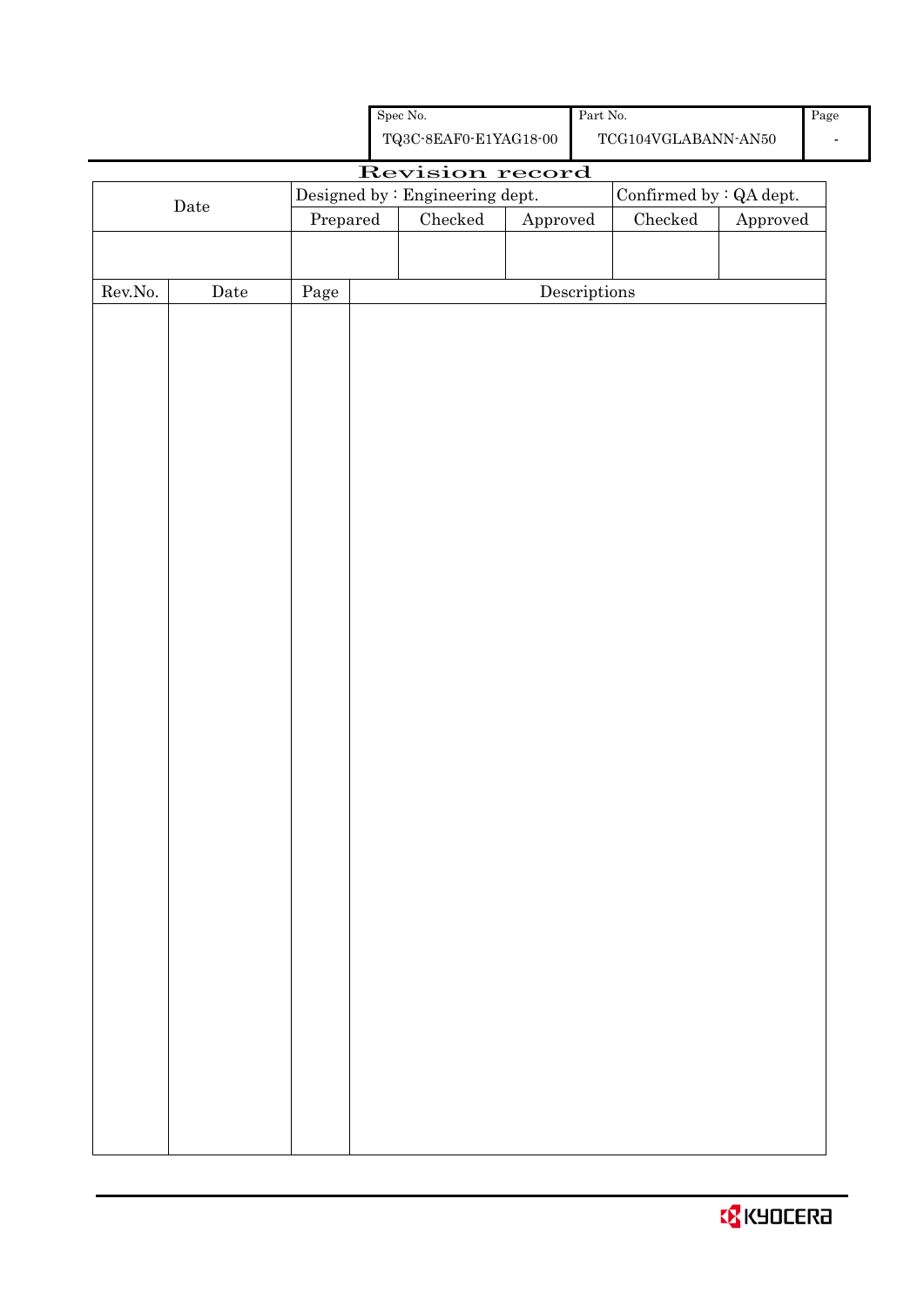| Spec No.              | Part No.            | Page |
|-----------------------|---------------------|------|
| TQ3C-8EAF0-E1YAG18-00 | TCG104VGLABANN-AN50 |      |

## 1. Application

This document defines the specification of TCG104VGLABANN-AN50. (RoHS Compliant)

#### 2. Construction and outline

| LCD.               | : Transmissive color dot matrix type TFT             |
|--------------------|------------------------------------------------------|
| Backlight system   | : LED                                                |
| Polarizer          | : Anti-Glare treatment                               |
| Additional circuit | : Timing controller, Power supply $(3.3V)$ input)    |
|                    | (without constant current circuit for LED Backlight) |

### 3. Mechanical specifications

| <b>Item</b>                | Specification                                             | Unit |
|----------------------------|-----------------------------------------------------------|------|
| Outline dimensions<br>1)   | $240.7(W)\times(180.2)(H)\times9(D)$                      | mm   |
| Active area                | $211.2(W)\times 158.4(H)$<br>(26.4cm/10.4 inch(Diagonal)) | mm   |
| Dot format                 | $640 \times (R,G,B)(W) \times 480(H)$                     | dot  |
| Dot pitch                  | $0.11(W)\times0.33(H)$                                    | mm   |
| Base color<br>$\mathbf{2}$ | Normally White                                            |      |
| Mass                       | (470)                                                     | g    |

1) Projection not included. Please refer to outline for details.

2) Due to the characteristics of the LCD material, the color varies with environmental temperature.

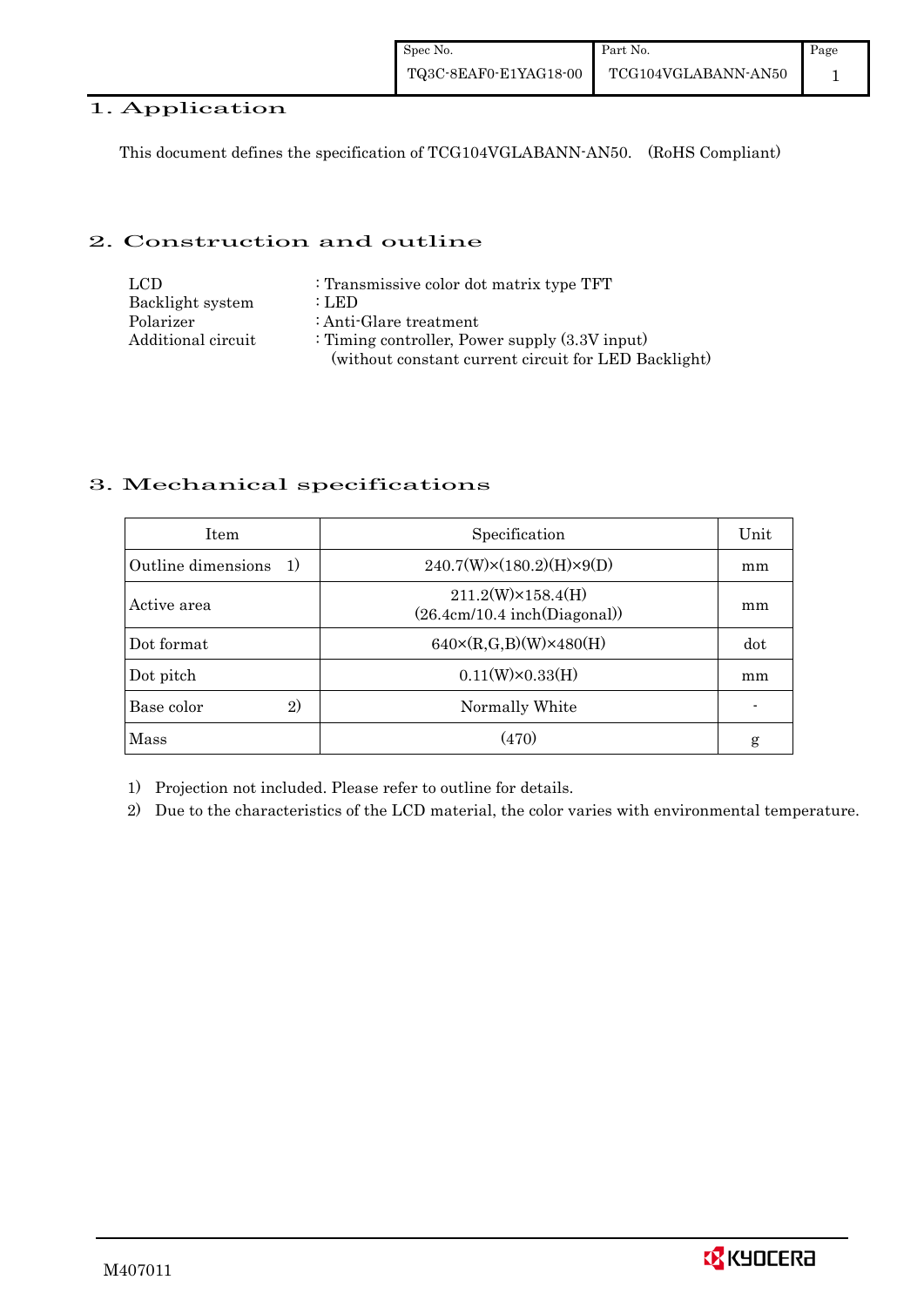## 4. Absolute maximum ratings

4-1. Electrical absolute maximum ratings

| Item                 |         | Symbol       | Min.   | Max. | Unit |
|----------------------|---------|--------------|--------|------|------|
| Supply voltage       |         | $\rm V_{DD}$ |        | 4.0  |      |
| Input signal voltage |         | $\rm V_{IN}$ | $-0.3$ | 6.0  |      |
| LED forward current  | $2)$ 3) |              |        | 100  | m A  |

- 1) Input signal : CK, R0~R5, G0~G5, B0~B5, HSYNC, VSYNC, ENAB, R/L, U/D
- 2) For each "AN-CA"
- 3) Do not apply reversed voltage.

## 4-2. Environmental absolute maximum ratings

| Item                  |    | Symbol             | Min.  | Max. | Unit        |
|-----------------------|----|--------------------|-------|------|-------------|
| Operating temperature | 1) | Top                | $-20$ | 70   | $\circ$ C   |
| Storage temperature   | 2) | T <sub>STO</sub>   | $-30$ | 80   | $^{\circ}C$ |
| Operating humidity    | 3) | $H_{OP}$           | 10    |      | %RH         |
| Storage humidity      | 3) | $_{\mathrm{HSTO}}$ | 10    | 4.   | %RH         |
| Vibration             |    |                    | 5)    | 5)   |             |
| Shock                 |    |                    | 6)    | 6)   |             |

- 1) Operating temperature means a temperature which operation shall be guaranteed. Since display performance is evaluated at 25°C, another temperature range should be confirmed.
- 2) Temp. =  $-30^{\circ}$ C $<$ 48h, Temp. =  $80^{\circ}$ C $<$ 168h

 Store LCD at normal temperature/humidity. Keep them free from vibration and shock. An LCD that is kept at a low or a high temperature for a long time can be defective due to other conditions, even if the low or high temperature satisfies the standard. (Please refer to "Precautions for Use" for details.)

- 3) Non-condensing
- 4) Temp. $\leq 40^{\circ}$ C, 85%RH Max.
	- Temp.  $>40^{\circ}$ C, Absolute humidity shall be less than 85%RH at 40 $^{\circ}$ C.

5)

| Frequency       | $10\sim$ 55 Hz | Acceleration value           |
|-----------------|----------------|------------------------------|
| Vibration width | $0.15$ mm      | $(0.3 \sim 9 \text{ m/s}^2)$ |
| Interval        | $10-55-10$ Hz  | 1 minutes                    |

 2 hours in each direction X, Y, Z (6 hours total) EIAJ ED-2531

6) Acceleration: 490 m/s2, Pulse width: 11 ms 3 times in each direction:  $\pm X$ ,  $\pm Y$ ,  $\pm Z$ EIAJ ED-2531

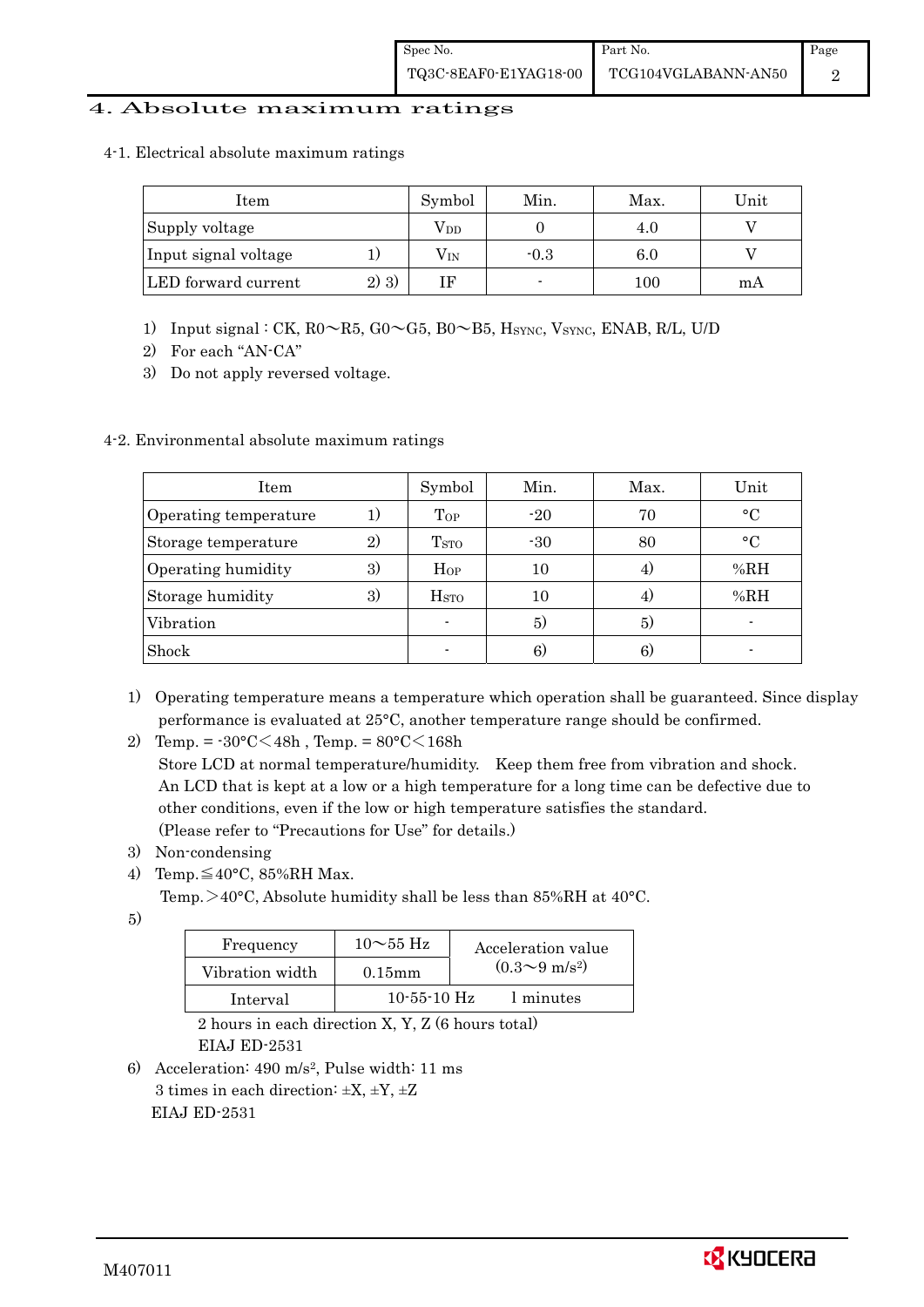| Spec No.              | Part No.            | Page |
|-----------------------|---------------------|------|
| TQ3C-8EAF0-E1YAG18-00 | TCG104VGLABANN-AN50 |      |

## 5. Electrical characteristics

|                                 |               |                |                          |       | Temp. = $-20 \sim 70$ °C |         |
|---------------------------------|---------------|----------------|--------------------------|-------|--------------------------|---------|
| Item                            | Symbol        | Condition      | Min.                     | Typ.  | Max.                     | Unit    |
| Supply voltage<br>1)            | $\rm V_{DD}$  | $\blacksquare$ | 3.0                      | 3.3   | 3.6                      | V       |
| Current consumption             | $_{\rm{LDD}}$ | 2)             | $\overline{\phantom{0}}$ | (150) | (180)                    | mA      |
| Permissive input ripple voltage | $\rm V_{RP}$  | $\blacksquare$ |                          |       | (100)                    | $mVp-p$ |
|                                 | $V_{IL}$      | "Low" level    | $\theta$                 |       | 0.8                      | $\rm V$ |
| 3)<br>Input signal voltage      | $\rm V_{IH}$  | "High" level   | 2.0                      |       | $V_{DD}$                 |         |

1) V<sub>DD</sub>-turn-on conditions



2) Display pattern:



3) Input signal : CK,  $R0 \sim R5$ ,  $G0 \sim G5$ ,  $B0 \sim B5$ , HSYNC, VSYNC, ENAB, R/L, U/D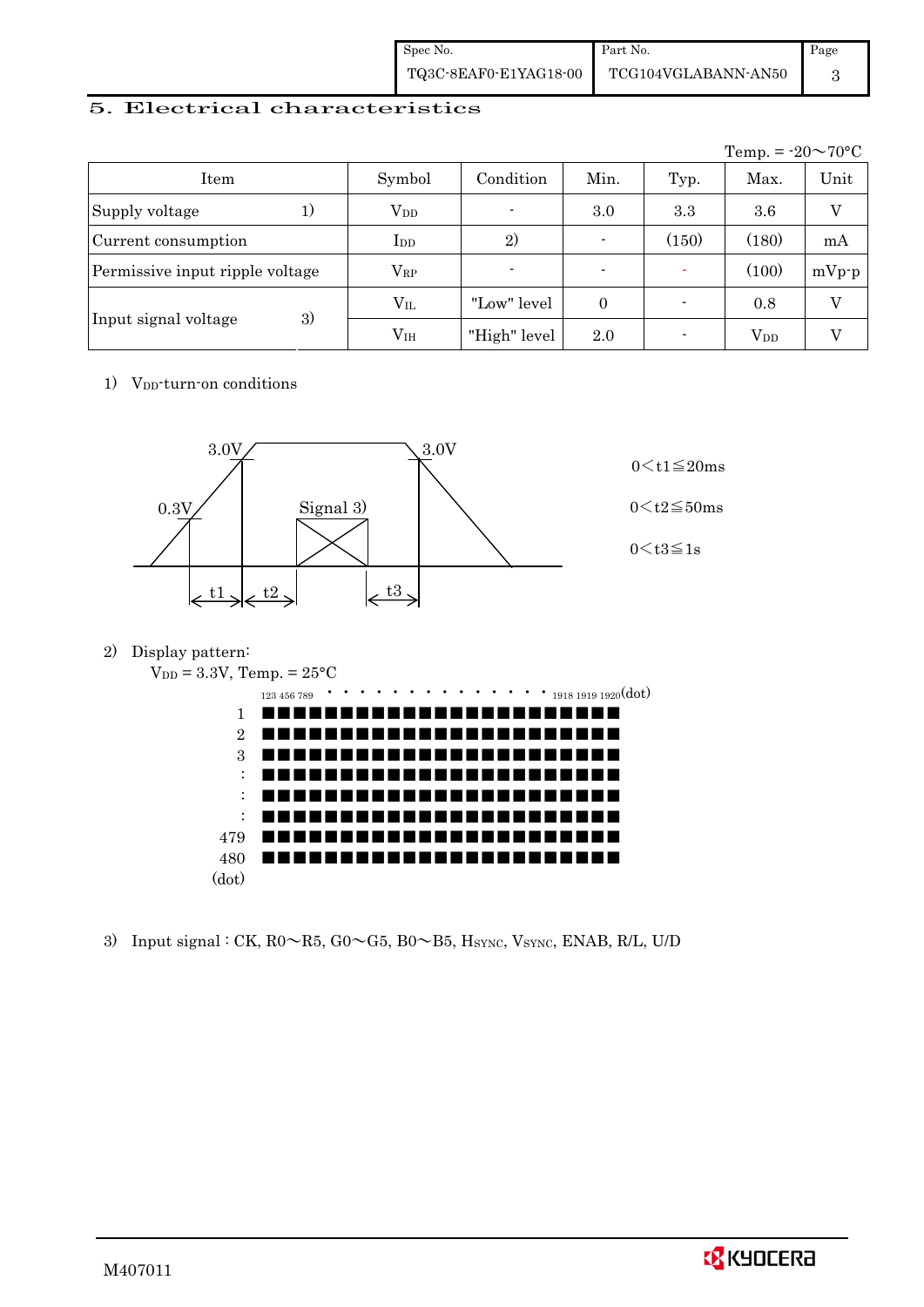Spec No. TQ3C-8EAF0-E1YAG18-00 Part No. TCG104VGLABANN-AN50 Page 4

# 6. Optical characteristics

| Measuring spot = $\phi$ 6.0mm, Temp. = 25°C |
|---------------------------------------------|
|---------------------------------------------|

| Item                                  |       | Symbol         | Condition                   | Min.                     | Typ.    | Max.                     | Unit              |
|---------------------------------------|-------|----------------|-----------------------------|--------------------------|---------|--------------------------|-------------------|
|                                       | Rise  | $\tau_r$       | $\theta = \phi = 0^{\circ}$ |                          | (10)    |                          | ms                |
| Response time                         | Down  | T d            | $\theta = \phi = 0^{\circ}$ |                          | (20)    |                          | ms                |
|                                       |       | $\theta$ upper |                             |                          | (60)    |                          |                   |
| Viewing angle range<br>View direction |       | $\theta$ LOWER | $CR \ge 10$                 |                          | (70)    |                          | deg.              |
| $: 6$ o'clock                         |       | $\phi$ left    |                             |                          | (70)    |                          |                   |
| (Gray inversion)                      |       | $\phi$ RIGHT   |                             | $\overline{\phantom{a}}$ | (70)    | $\overline{\phantom{a}}$ | deg.              |
| Contrast ratio                        |       | CR             | $\theta = \phi = 0^{\circ}$ | (350)                    | (500)   |                          |                   |
| <b>Brightness</b>                     |       | L              | IF=60mA/Line                | (560)                    | (800)   |                          | cd/m <sup>2</sup> |
|                                       |       | $\mathbf X$    | $\theta = \phi = 0^{\circ}$ | (0.555)                  | (0.605) | (0.655)                  |                   |
|                                       | Red   | У              |                             | (0.285)                  | (0.335) | (0.385)                  |                   |
|                                       | Green | $\mathbf X$    | $\theta = \phi = 0^{\circ}$ | (0.290)                  | (0.340) | (0.390)                  |                   |
| Chromaticity                          |       | у              |                             | (0.490)                  | (0.540) | (0.590)                  |                   |
| $coordinates$                         | Blue  | $\mathbf X$    | $\theta = \phi = 0^{\circ}$ | (0.105)                  | (0.155) | (0.205)                  |                   |
|                                       |       | у              |                             | (0.055)                  | (0.105) | (0.155)                  |                   |
|                                       | White | $\mathbf X$    | $\theta = \phi = 0^{\circ}$ | (0.255)                  | (0.305) | (0.355)                  |                   |
|                                       |       | $\mathbf y$    |                             | (0.265)                  | (0.315) | (0.365)                  |                   |

6-1. Definition of contrast ratio

$$
CR(Contrast ratio) = \frac{Brightness with all pixels "White"}
$$
  
Brightness with all pixels "Black"

### 6-2. Definition of response time

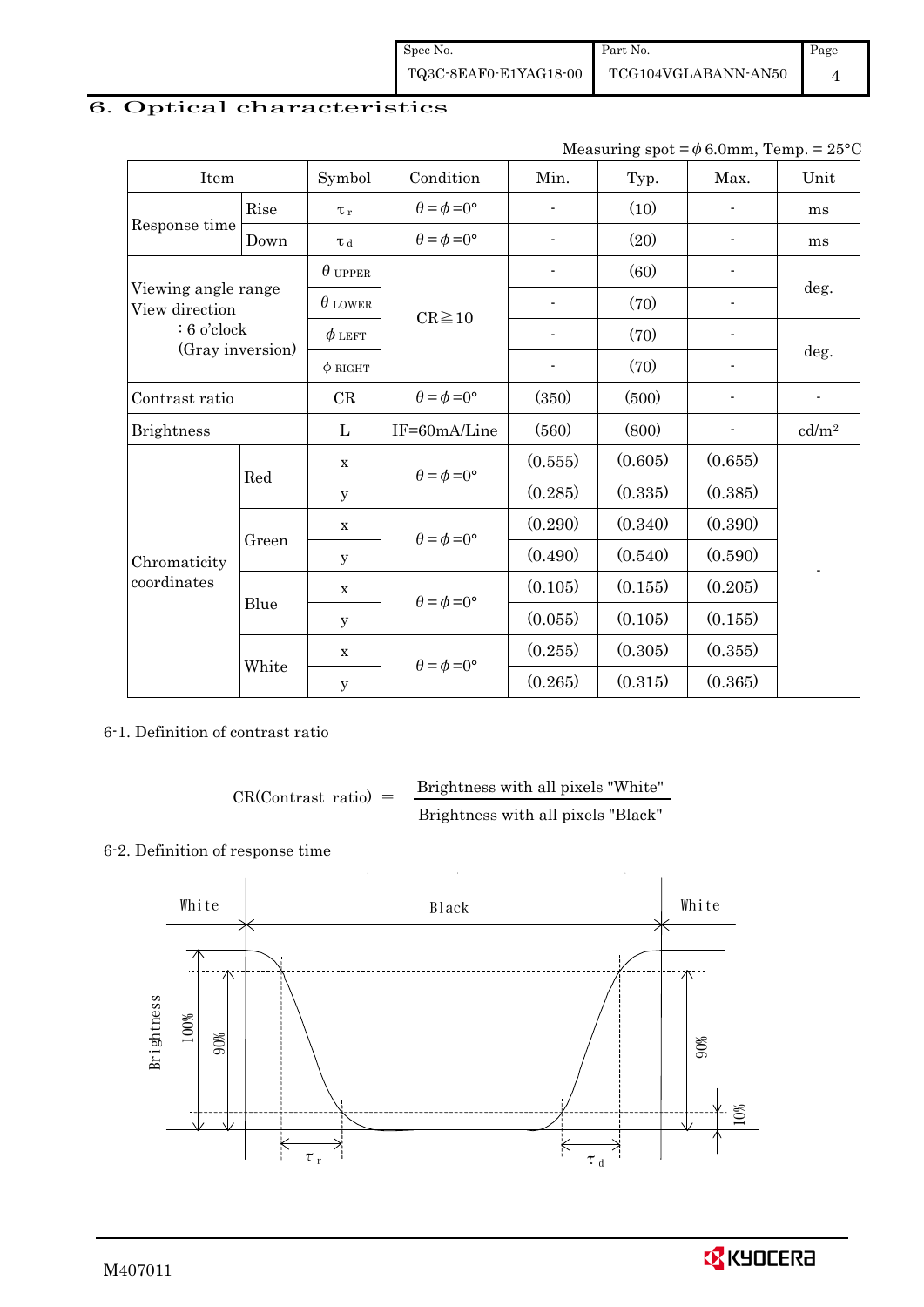| Spec No.              | Part No.            | Page |
|-----------------------|---------------------|------|
| TQ3C-8EAF0-E1YAG18-00 | TCG104VGLABANN-AN50 |      |



6-4. Brightness measuring points



- 1) Rating is defined as the white brightness at center of display screen(3).
- 2) 5 minutes after LED is turned on. (Ambient Temp.=25℃)

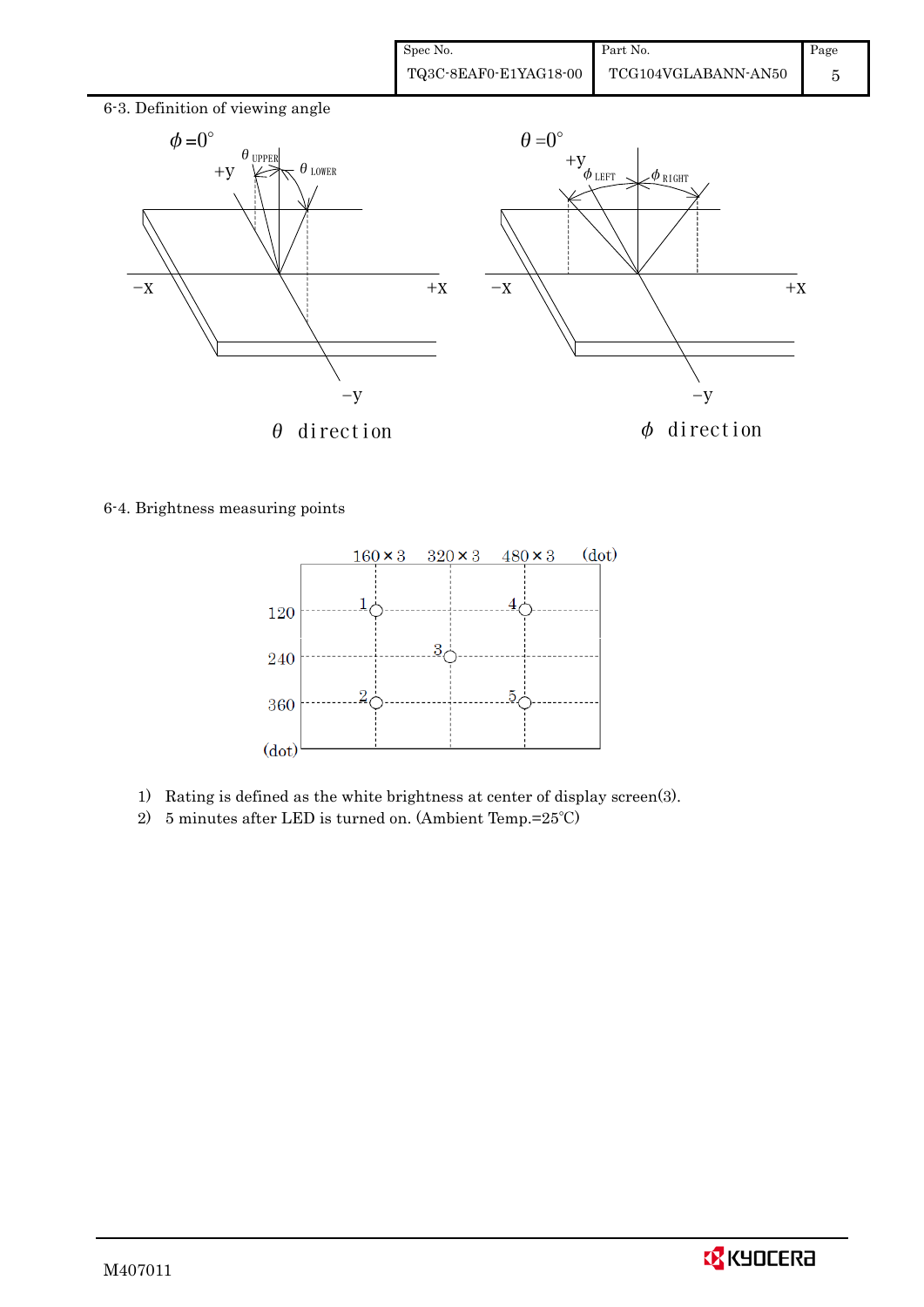# 7. Interface signals

| No.             | Symbol                                                   | Description                                                                                                                                   | I/O                      | Note |
|-----------------|----------------------------------------------------------|-----------------------------------------------------------------------------------------------------------------------------------------------|--------------------------|------|
| 1               | NC                                                       | No connect                                                                                                                                    |                          |      |
| $\overline{2}$  | AN <sub>3</sub>                                          | Anode 3                                                                                                                                       | $\overline{\phantom{0}}$ |      |
| 3               | AN2                                                      | Anode 2                                                                                                                                       |                          |      |
| $\overline{4}$  | AN1                                                      | Anode 1                                                                                                                                       |                          |      |
| $\bf 5$         | NC                                                       | No connect                                                                                                                                    | $\blacksquare$           |      |
| 6               | CA3                                                      | Cathode 3                                                                                                                                     |                          |      |
| 7               | CA2                                                      | Cathode 2                                                                                                                                     | $\overline{\phantom{a}}$ |      |
| 8               | CA1                                                      | Cathode 1                                                                                                                                     | $\overline{\phantom{0}}$ |      |
| $9\phantom{.0}$ | NC                                                       | No connect                                                                                                                                    |                          |      |
| 10              | $\ensuremath{\mathrm{U}}\xspace/\ensuremath{\mathrm{D}}$ | Vertical display mode select signal<br>H: Normal, L: Up / Down reverse mode                                                                   | I                        | 2)   |
| 11              | R/L                                                      | Horizontal display mode select signal<br>$\mathbf{L} : \mathbf{Normal}$ , $\mathbf{H} : \mathbf{Left} \mathop{/} \mathbf{Right}$ reverse mode | $\mathbf I$              | 2)   |
| 12              | $V_{DD}$                                                 | 3.3V power supply                                                                                                                             | $\overline{a}$           |      |
| 13              | $V_{DD}$                                                 | 3.3V power supply                                                                                                                             | $\overline{\phantom{a}}$ |      |
| 14              | <b>ENAB</b>                                              | Signal to settle the horizontal display position (positive)                                                                                   | $\rm I$                  | 1)   |
| 15              | <b>GND</b>                                               | <b>GND</b>                                                                                                                                    |                          |      |
| 16              | B5                                                       | BLUE data signal (MSB)                                                                                                                        | $\bf I$                  |      |
| 17              | B <sub>4</sub>                                           | BLUE data signal                                                                                                                              | $\bf I$                  |      |
| 18              | B3                                                       | BLUE data signal                                                                                                                              | $\rm I$                  |      |
| 19              | B <sub>2</sub>                                           | BLUE data signal                                                                                                                              | $\bf I$                  |      |
| 20              | B1                                                       | BLUE data signal                                                                                                                              | $\mathbf I$              |      |
| 21              | B <sub>0</sub>                                           | BLUE data signal (LSB)                                                                                                                        | I                        |      |
| 22              | <b>GND</b>                                               | <b>GND</b>                                                                                                                                    | $\blacksquare$           |      |
| 23              | G5                                                       | GREEN data signal (MSB)                                                                                                                       | I                        |      |
| 24              | G <sub>4</sub>                                           | GREEN data signal                                                                                                                             | $\bf I$                  |      |
| 25              | G <sub>3</sub>                                           | GREEN data signal                                                                                                                             | $\mathbf I$              |      |
| 26              | G <sub>2</sub>                                           | GREEN data signal                                                                                                                             | $\rm I$                  |      |
| 27              | G <sub>1</sub>                                           | GREEN data signal                                                                                                                             | $\rm I$                  |      |
| 28              | G <sub>0</sub>                                           | GREEN data signal (LSB)                                                                                                                       | I                        |      |
| 29              | <b>GND</b>                                               | <b>GND</b>                                                                                                                                    | $\blacksquare$           |      |
| 30              | R5                                                       | RED data signal (MSB)                                                                                                                         | $\rm I$                  |      |
| 31              | R4                                                       | RED data signal                                                                                                                               | $\rm I$                  |      |
| $32\,$          | R3                                                       | RED data signal                                                                                                                               | $\rm I$                  |      |
| 33              | R2                                                       | RED data signal                                                                                                                               | $\rm I$                  |      |
| 34              | R1                                                       | RED data signal                                                                                                                               | $\mathbf I$              |      |
| 35              | R <sub>0</sub>                                           | RED data signal (LSB)                                                                                                                         | $\bf I$                  |      |
| 36              | GND                                                      | <b>GND</b>                                                                                                                                    |                          |      |
| 37              | $V_{\rm SYNC}$                                           | Vertical synchronous signal (negative)                                                                                                        | $\bf I$                  |      |
| 38              | $H_{\rm SYNC}$                                           | Horizontal synchronous signal (negative)                                                                                                      | $\mathbf I$              |      |
| 39              | CK                                                       | Clock signal for sampling each data signal                                                                                                    | $\bf I$                  |      |
| 40              | GND                                                      | <b>GND</b>                                                                                                                                    | $\overline{\phantom{a}}$ |      |

 $\rm LCD~connector ~~:~~04~6240~040~023~846+ (KYOCERA~Connector~Products)$ 

Recommended matching FFC or FPC : 0.5mm pitch

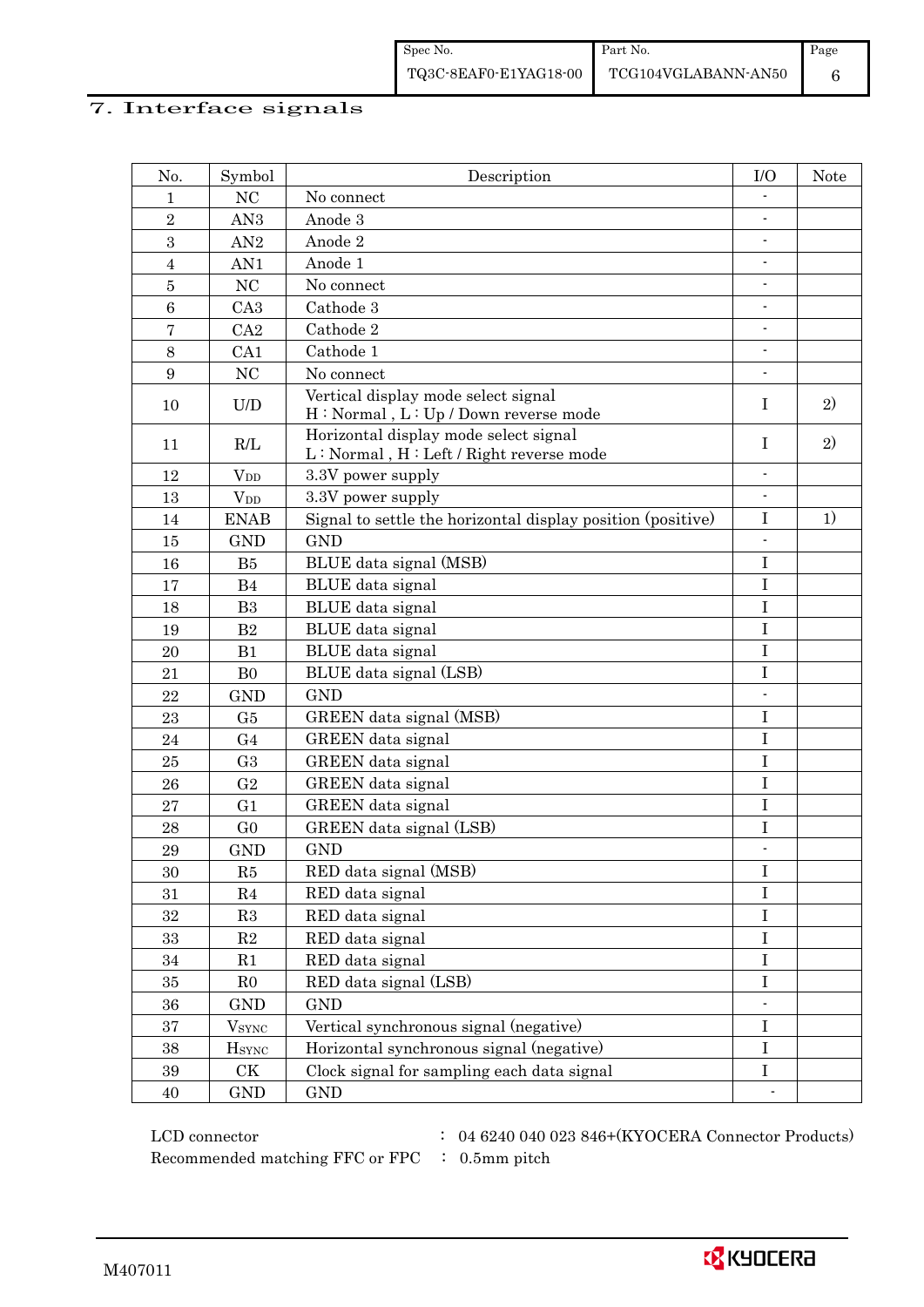| Spec No.              | Part No.            | Page |
|-----------------------|---------------------|------|
| TQ3C-8EAF0-E1YAG18-00 | TCG104VGLABANN-AN50 |      |

- 1) The horizontal display start timing is settled in accordance with a rising timing of ENAB signal. In case ENAB is fixed "Low", the horizontal start timing is determined. Don't keep ENAB "High" during operation.
- 2)

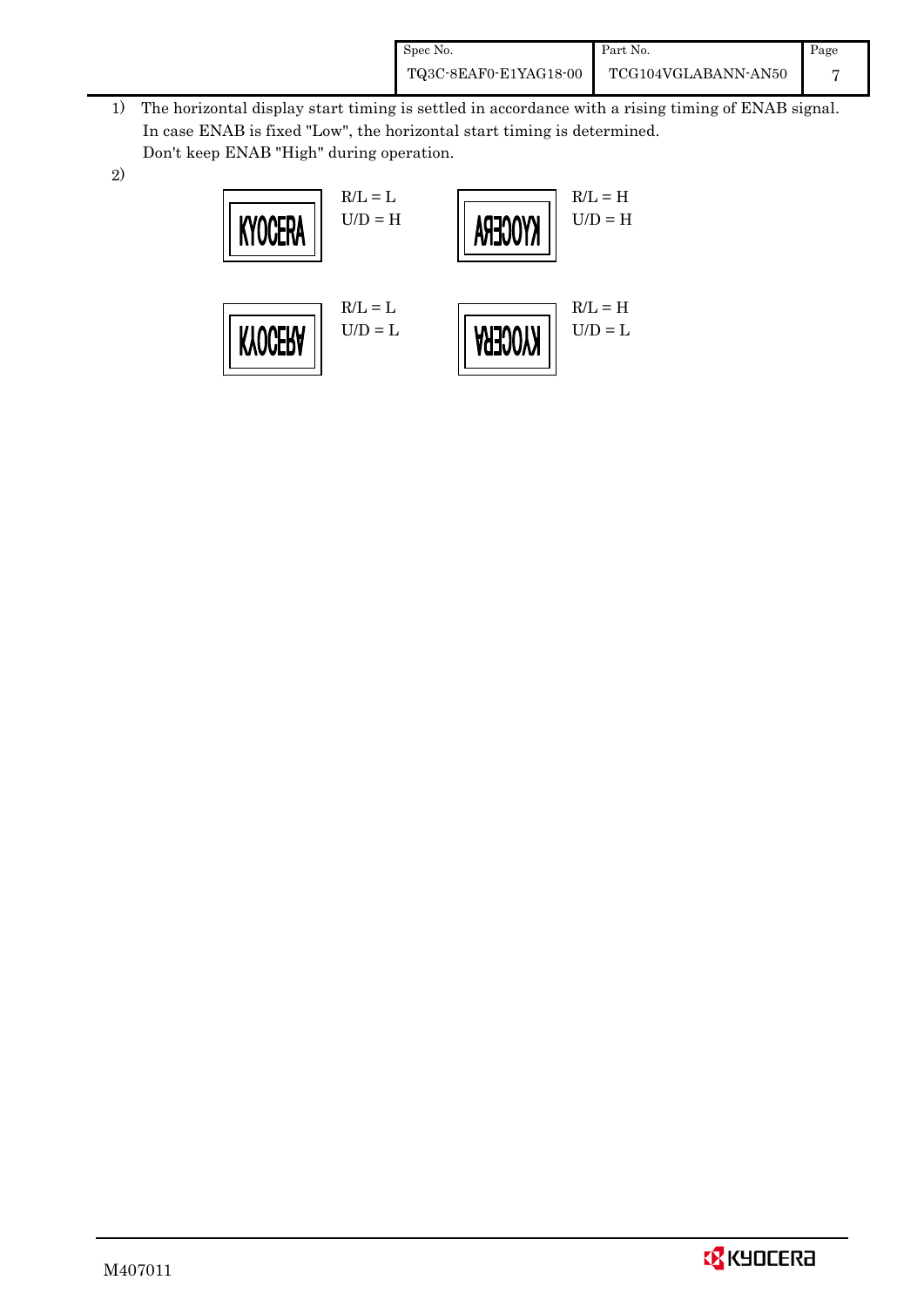### 8. Input timing characteristics

|                                      | Item        | Symbol | Min     | Typ     | Max      | Unit    | <b>Note</b> |
|--------------------------------------|-------------|--------|---------|---------|----------|---------|-------------|
|                                      | Frequency   | 1/Tc   | (22.66) | (25.18) | (27.69)  | MHz     |             |
| Clock                                | Duty ratio  | Tch/Tc | (40)    | (50)    | (60)     | $\%$    |             |
|                                      | Set up time | Tds    | (5)     |         |          | ns      |             |
| Data                                 | Hold time   | Tdh    | (10)    |         |          | ns      |             |
| Horizontal sync.<br>signal           |             | TH     | (30.0)  | (31.8)  |          | $\mu$ s |             |
|                                      | Cycle       |        | (770)   | (800)   | (850)    | clock   |             |
|                                      | Pulse width | THp    | (2)     | (96)    | (200)    | clock   |             |
| Vertical sync.                       | Cycle       | TV     | (515)   | (525)   | (560)    | line    |             |
| signal                               | Pulse width | TVp    | (2)     |         | (34)     | line    |             |
| Horizontal display period            |             | THd    |         | 640     |          | clock   |             |
| Hsync, Clock phase difference        |             | THc    | (10)    |         | $Tc-10$  | ns      |             |
| Hsync-Vsync. phase difference        |             | TVh    | 2Tc     |         | TH-THp-1 | ns      |             |
| Vertical sync. signal start position |             | TVs    | (34)    |         |          | line    |             |
| Vertical display period              |             | TVd    | 480     |         |          | line    |             |

#### 8-1. Timing characteristics

1) In case of lower frequency, the deterioration of the display quality, flicker etc., may occur.

2) CK count of each Horizontal Scanning Time should be always the same.Vertical invalid data period should be "n" X "Horizontal Scanning Time". (n: integer) Frame period should be always the same.

## 8-2. Horizontal display position

|                                                    | Item        | Symbol | Min | Typ    | Max     | Unit  | Note |
|----------------------------------------------------|-------------|--------|-----|--------|---------|-------|------|
| Enable signal                                      | Set up time | Tes    | (5) |        | $Tc-10$ | ns    |      |
|                                                    | Pulse width | Tep    | (2) | 640    | $TH-10$ | clock |      |
| H <sub>SYNC</sub> - Enable signal phase difference | The         | (44)   |     | TH-664 | clock   |       |      |

1) When ENAB is fixed at "Low", the display starts from the data of C104(clock) as shown in 8-5.

2) The horizontal display position is determined by ENAB signal.

## 8-3. Vertical display position

- 1) The vertical display position (TVs) is 34th line.
- 2) ENAB signal is independent of vertical display position.

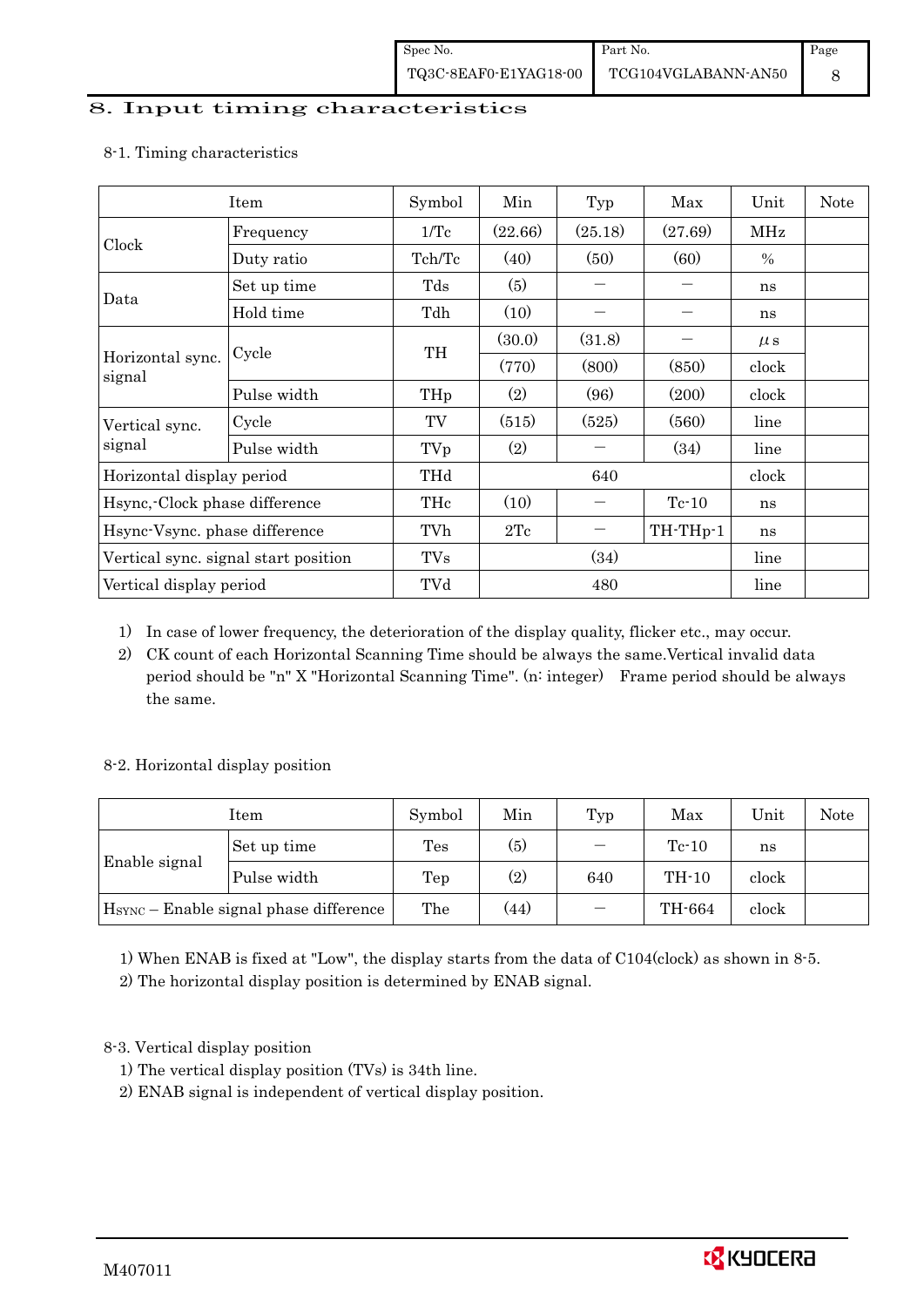8-4. Input Data Signals and Display position on the screen



8-5. Input timing characteristics



- 1) When ENAB is fixed at "Low", the display starts from the data of C104(Clock).
- 2) The vertical display position(TVs) is fixed at 34th line.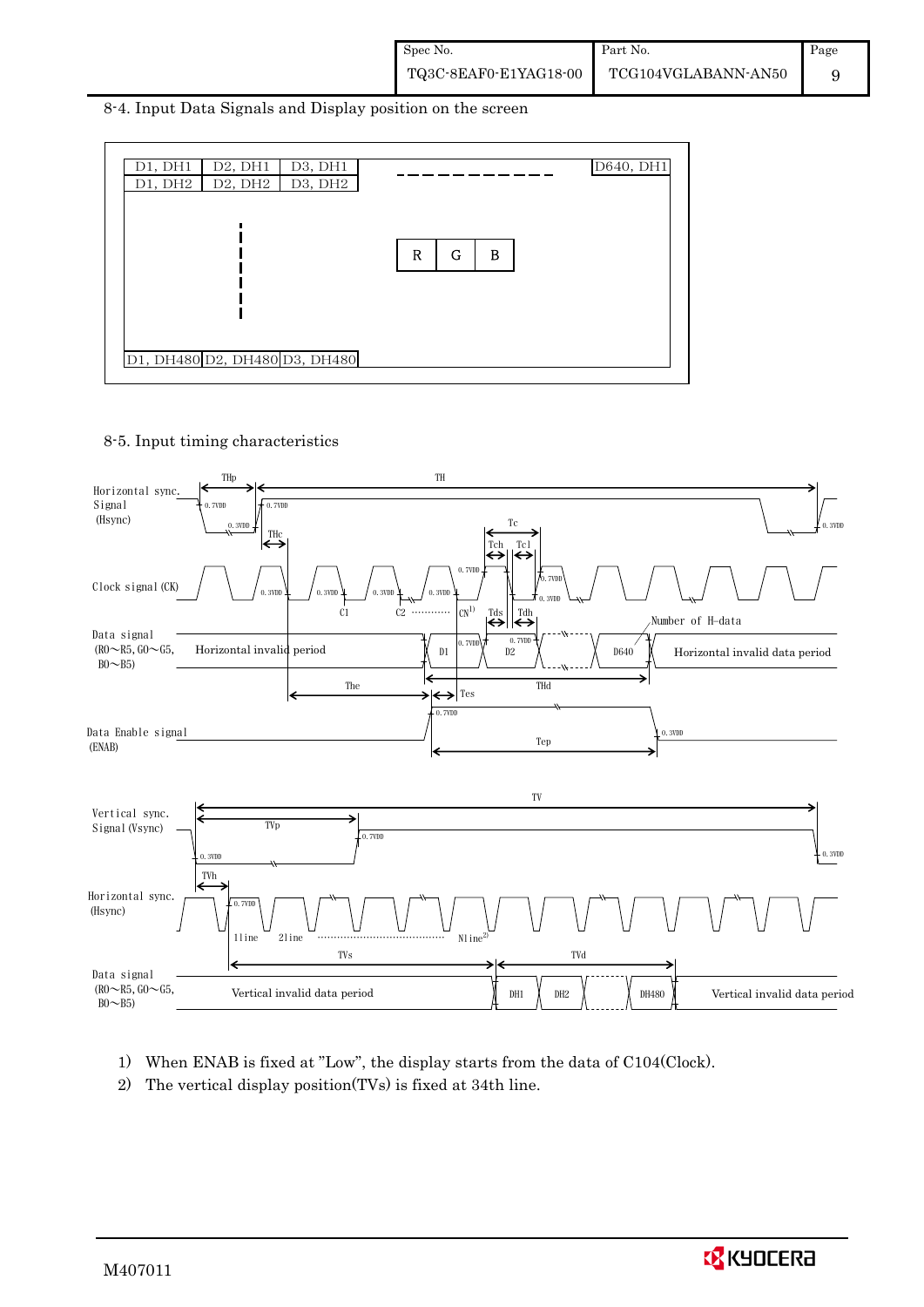Spec No. TQ3C-8EAF0-E1YAG18-00 Part No. TCG104VGLABANN-AN50 Page 10

### 9. Backlight characteristics

| Item                |         | Symbol | Min. | Typ.     | Max.           | Unit | Note                         |
|---------------------|---------|--------|------|----------|----------------|------|------------------------------|
| Forward current     | 1)      | ΙF     |      | 60       | $\blacksquare$ | mA   | Ta= $-20\sim70$ °C           |
|                     |         |        |      | (22.7)   | (24.9)         |      | IF=60mA, Ta= $-20^{\circ}$ C |
| Forward voltage     | 1)      | VF     |      | (21.5)   | (23.8)         |      | IF=60mA, $Ta=25^{\circ}C$    |
|                     |         |        |      | (20.8)   | (23.1)         | V    | IF=60mA, $Ta=70^{\circ}C$    |
| Operating life time | (2), 3) | Т      |      | (70,000) | $\blacksquare$ | h    | IF=60mA, $Ta=25^{\circ}C$    |

1) For each "AN-CA"

2) When brightness decrease 50% of minimum brightness. The average life of a LED will decrease when the LCD is operating at higher temperatures.

- 3) Life time is estimated data.(Condition : IF=60mA, Ta=25℃ in chamber).
- 4) An input current below 15mA may reduce the brightness uniformity of the LED backlight. This is because the amount of light from each LED chip is different. Therefore, please evaluate carefully before finalizing the input current.

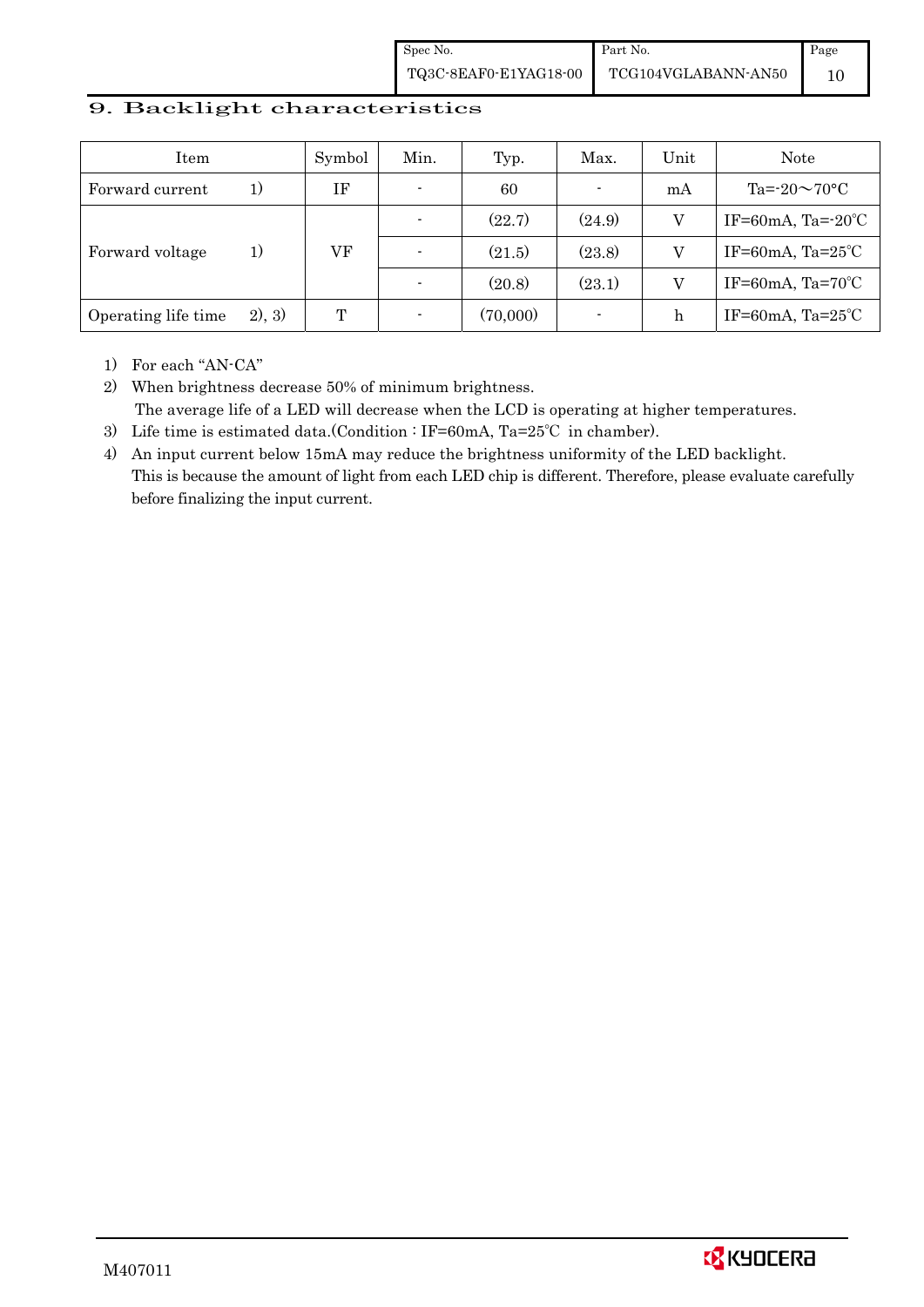## 10. Lot number identification

The lot number shall be indicated on the back of the backlight case of each LCD.

TCG104VGLABANN-AN50 -  $\Box$  $\Box$   $\Box$   $\Box$  MADE IN  $\Box$  $\Box$  $\Box$  $\Box$  $\downarrow \downarrow \quad \downarrow \quad \downarrow$ 1 2 3 4 5

- No1. No5. above indicate
	- 1. Year code
		- 2. Month code
		- 3. Date
		- 4. Version Number
		- 5. Country of origin (Japan or China)

| Year | 2012 | 2013 | 2014 | 2015 | 2016 | 2017 |
|------|------|------|------|------|------|------|
| Code |      | ບ    |      | ౿    |      |      |

| Month | Jan. | Feb. | Mar. | Apr. | May | Jun. |
|-------|------|------|------|------|-----|------|
| Code  |      |      |      |      |     |      |

| Month      | Jul. | Aug. | Sep. | Oct. | Nov. | $\operatorname{Dec.}$ |
|------------|------|------|------|------|------|-----------------------|
| $\rm Code$ |      |      |      | ∡⊾   |      |                       |

## 11. Warranty

#### 11-1. Incoming inspection

Please inspect the LCD within one month after your receipt.

#### 11-2. Production warranty

 Kyocera warrants its LCD's for a period of 12 months from the ship date. Kyocera shall, by mutual agreement, replace or re-work defective LCD's that are shown to be Kyocera's responsibility.

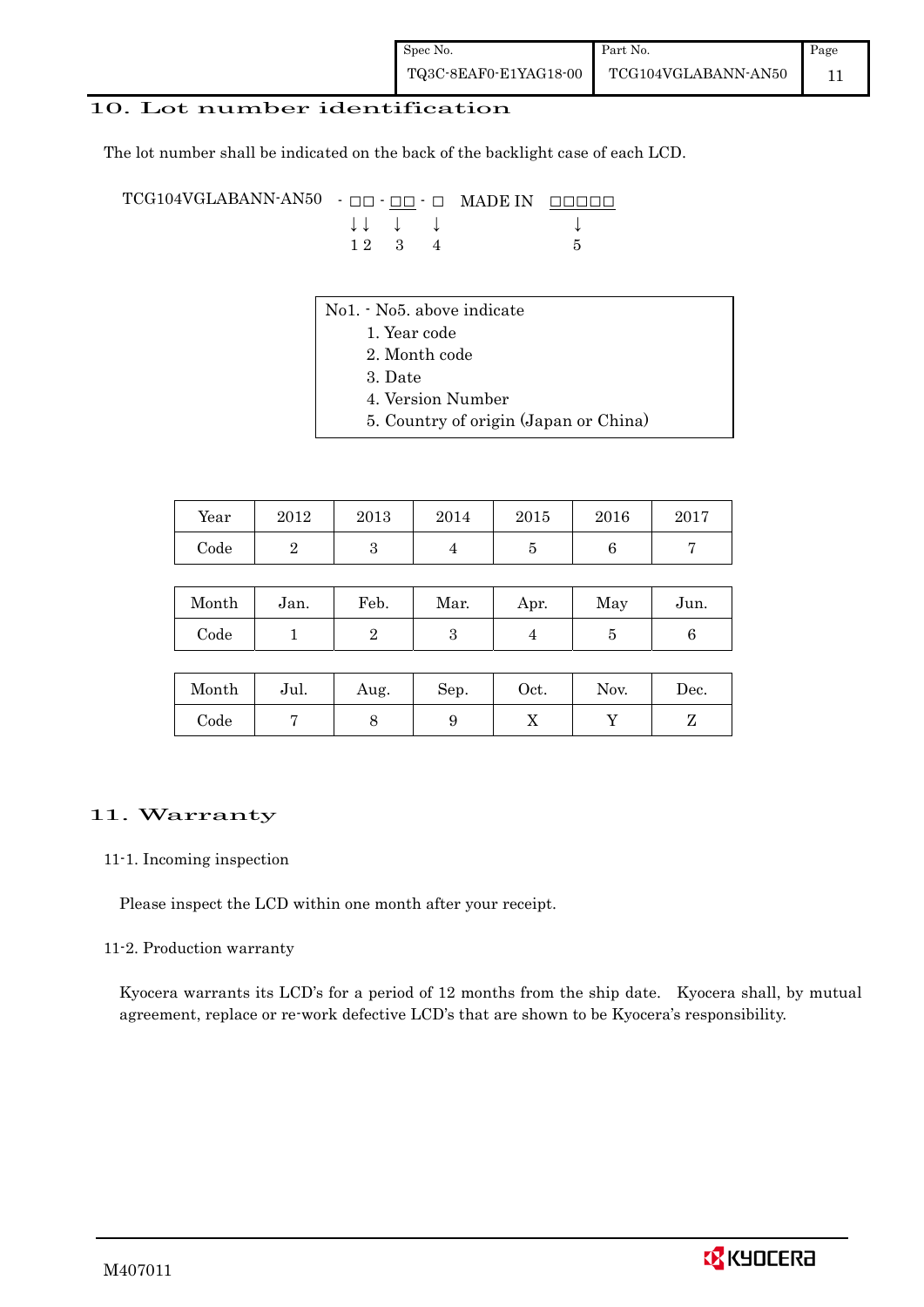### 12. Precautions for use

- 12-1. Installation of the LCD
- 1) Please ground either of the mounting (screw) holes located at each corner of an LCD, in order to stabilize brightness and display quality.
- 2) A transparent protection plate shall be added to protect the LCD and its polarizer
- 3) The LCD shall be installed so that there is no pressure on the LSI chips.
- 4) The LCD shall be installed flat, without twisting or bending.
- 5) A transparent protection sheet is attached to the polarizer. Please remove the protection film slowly before use, paying attention to static electricity.

#### 12-2. Static electricity

- 1) Since CMOS ICs are mounted directly onto the LCD glass, protection from static electricity is required.
- 2) Workers should use body grounding. Operator should wear ground straps.

### 12-3. LCD operation

- 1) The LCD shall be operated within the limits specified. Operation at values outside of these limits may shorten life, and/or harm display images.
- 2) Please select the best display pattern based on your evaluation because flicker, lines or nonuniformity or unevenness can be visible depending on display patterns.

#### 12-4. Storage

- 1) The LCD shall be stored within the temperature and humidity limits specified. Store in a dark area, and protect the LCD from direct sunlight or fluorescent light.
- 2) Always store the LCD so that it is free from external pressure onto it.

## 12-5. Usage

- 1) DO NOT store in a high humidity environment for extended periods. Polarizer degradation bubbles, and/or peeling off of the polarizer may result.
- 2) The front polarizer is easily scratched or damaged. Prevent touching it with any hard material, and from being pushed or rubbed.
- 3) The LCD screen may be cleaned by wiping the screen surface with a soft cloth or cotton pad using a little Ethanol.
- 4) Water may cause damage or discoloration of the polarizer. Clean condensation or moisture from any source immediately.
- 5) Always keep the LCD free from condensation during testing. Condensation may permanently spot or stain the polarizer.
- 6) Do not disassemble LCD because it will result in damage.
- 7) This Kyocera LCD has been specifically designed for use in general electronic devices, but not for use in a special environment such as usage in an active gas. Hence, when the LCD is supposed to be used in a special environment, evaluate the LCD thoroughly beforehand and do not expose the LCD to chemicals such as an active gas.
- 8) Please do not use solid-base image pattern for long hours because a temporary afterimage may appear. We recommend using screen saver etc. in cases where a solid-base image pattern must be used.
- 9) Liquid crystal may leak when the LCD is broken. Be careful not to let the fluid go into your eyes and mouth. In the case the fluid touches your body; rinse it off right away with water and soap.

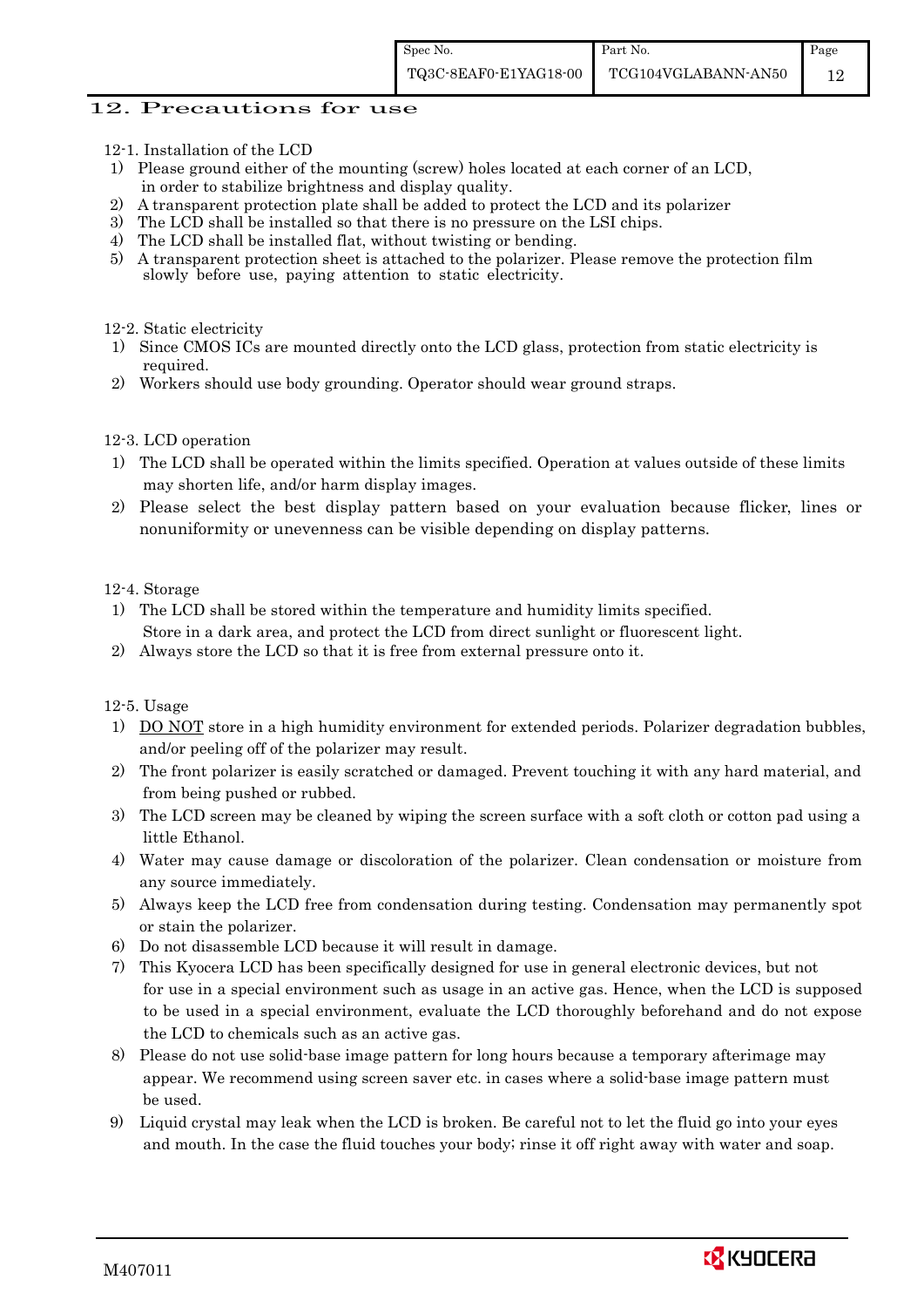## 13. Reliability test data

| Test item                            | Test condition                                                                                        | Test time        |                                                            | Judgement                                                                  |
|--------------------------------------|-------------------------------------------------------------------------------------------------------|------------------|------------------------------------------------------------|----------------------------------------------------------------------------|
| High temp.<br>atmosphere             | $80^{\circ}$ C                                                                                        | 240h             | Display function<br>Display quality<br>Current consumption | $\therefore$ No defect<br>$\therefore$ No defect<br>$\therefore$ No defect |
| Low temp.<br>atmosphere              | $-30$ °C                                                                                              | 240h             | Display function<br>Display quality<br>Current consumption | $\therefore$ No defect<br>: No defect<br>$\therefore$ No defect            |
| High temp.<br>humidity<br>atmosphere | $40^{\circ}$ C 90% RH                                                                                 | 240h             | Display function<br>Display quality<br>Current consumption | : No defect<br>$\therefore$ No defect<br>$\therefore$ No defect            |
| Temp. cycle                          | $-30^{\circ}$ C<br>0.5 <sub>h</sub><br>0.5 <sub>h</sub><br>R.T.<br>$80^{\circ}$ C<br>0.5 <sub>h</sub> | 10cycles         | Display function<br>Display quality<br>Current consumption | $\therefore$ No defect<br>$\therefore$ No defect<br>$\therefore$ No defect |
| High temp.<br>operation              | $70^{\circ}$ C                                                                                        | 500 <sub>h</sub> | Display function<br>Display quality<br>Current consumption | : No defect<br>$\therefore$ No defect<br>$\therefore$ No defect            |

1) Each test item uses a test LCD only once. The tested LCD is not used in any other tests.

2) The LCD is tested in circumstances in which there is no condensation.

3) The reliability test is not an out-going inspection.

4) The result of the reliability test is for your reference purpose only. The reliability test is conducted only to examine the LCD's capability.

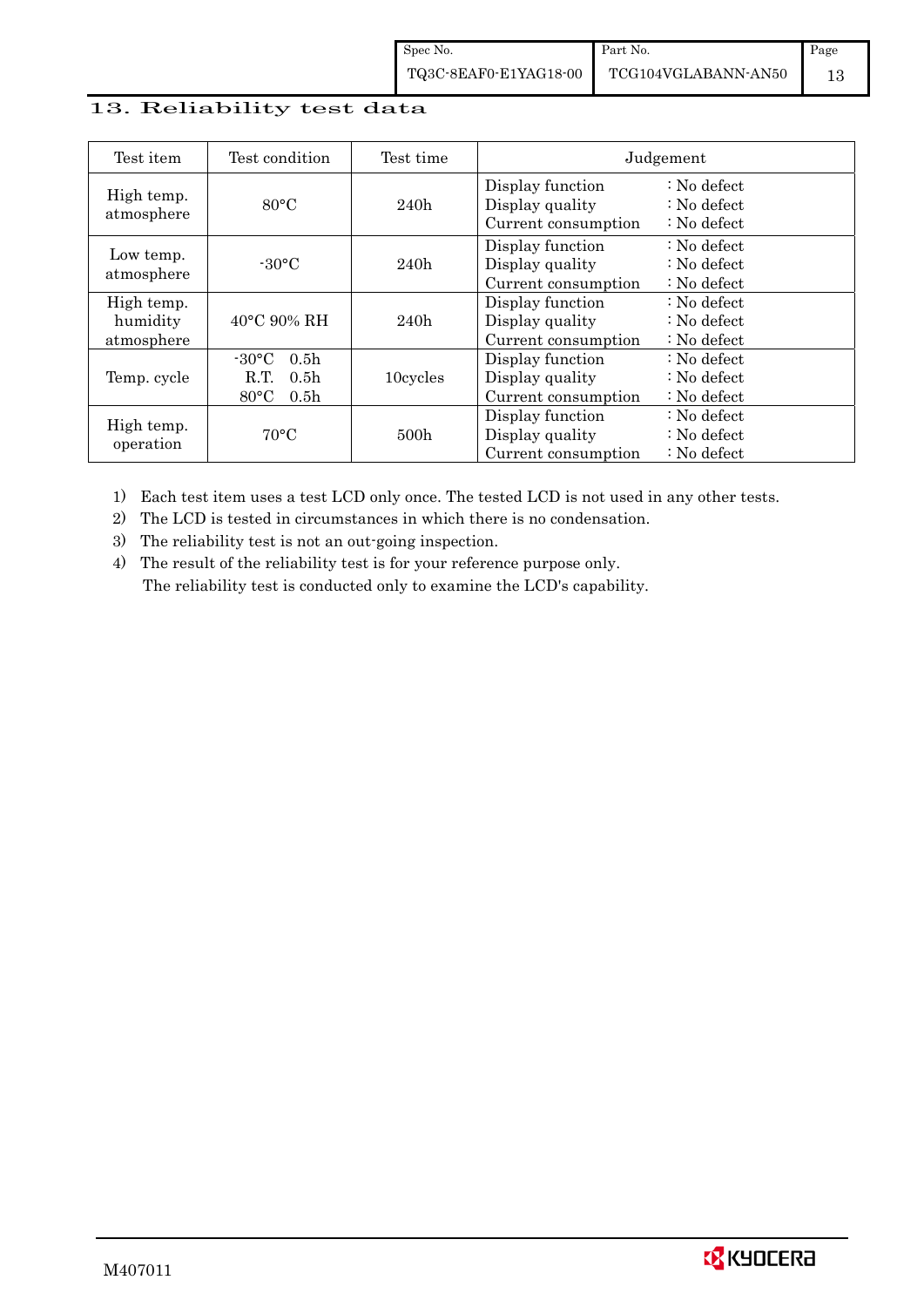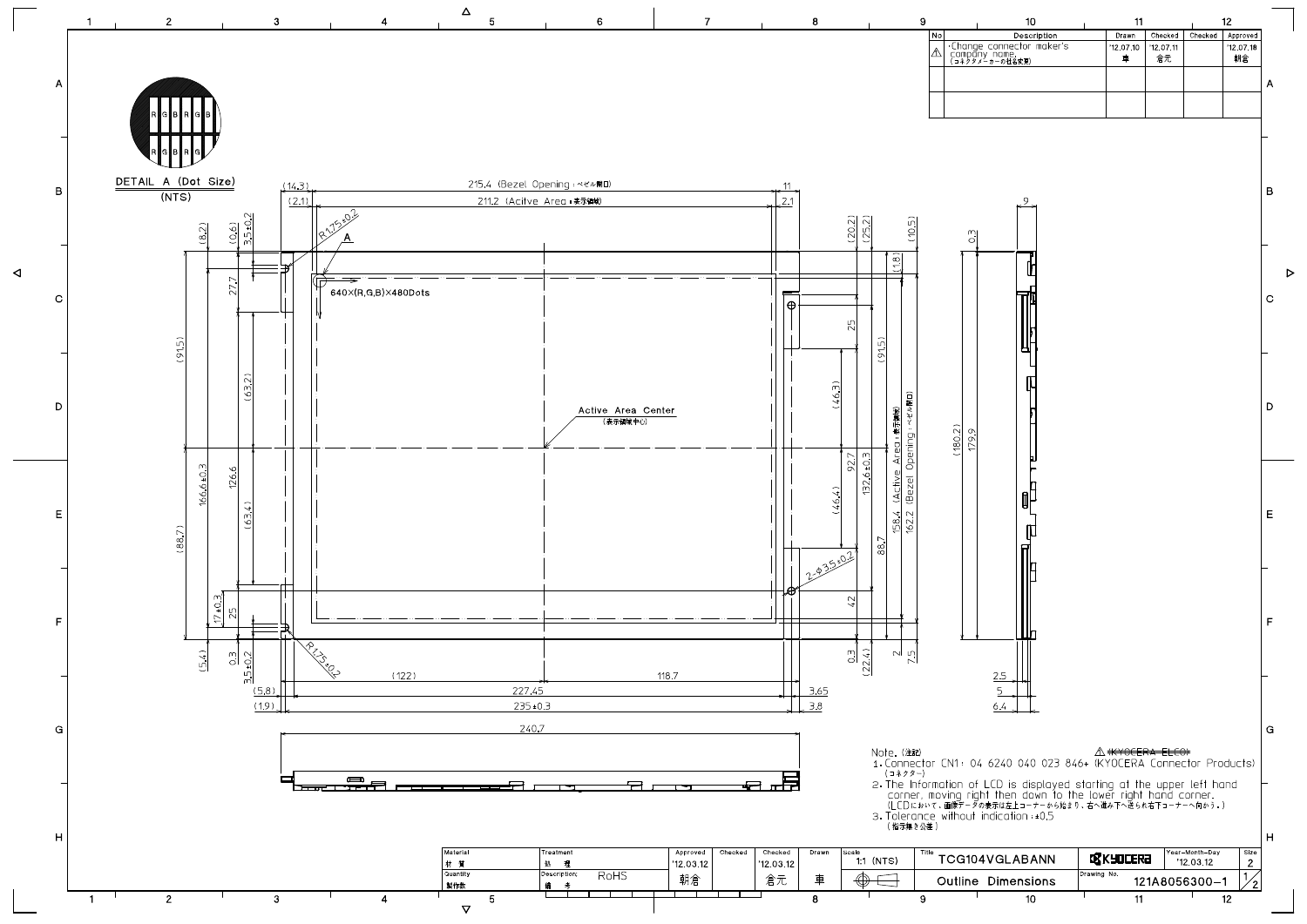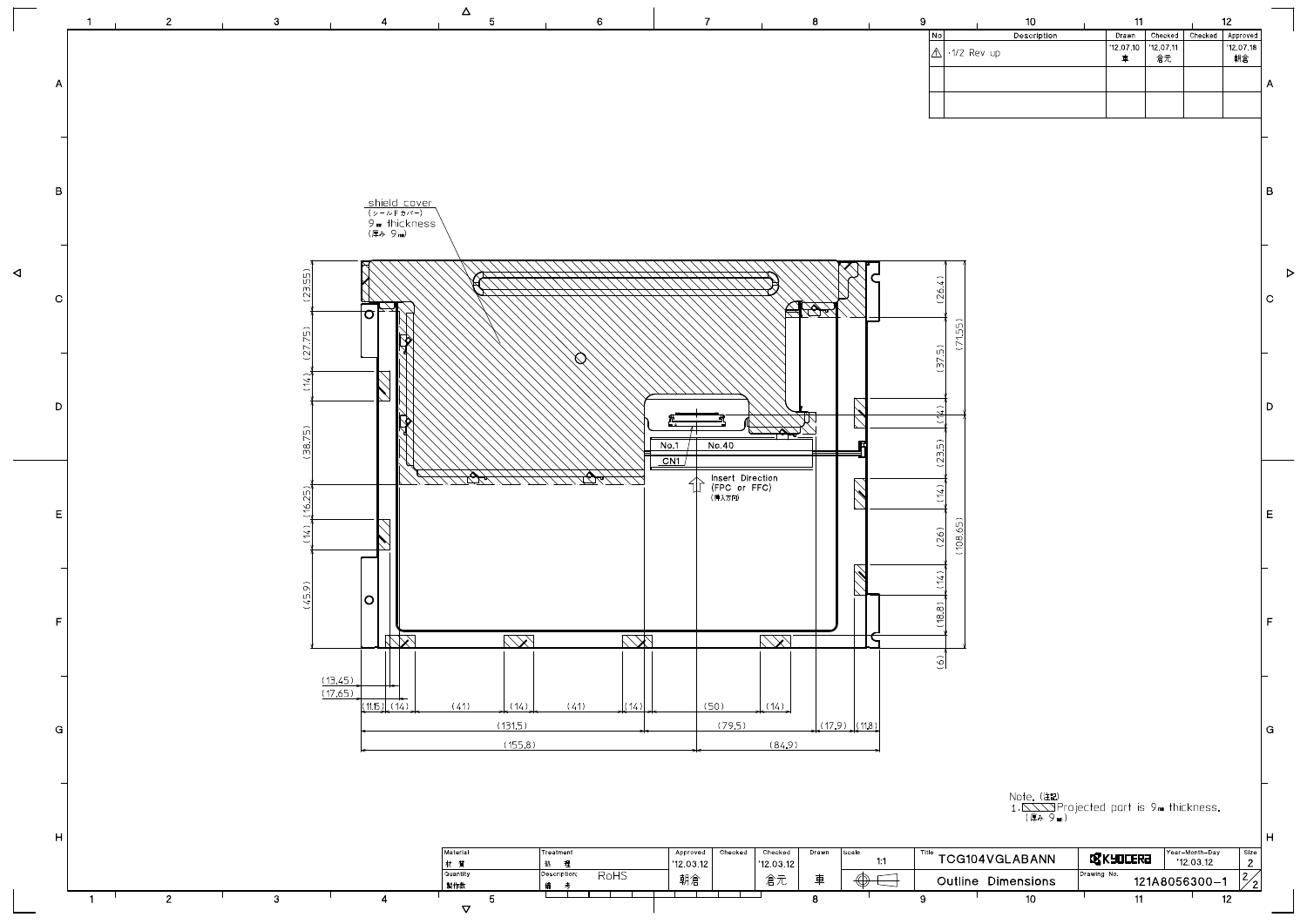| Spec No. | TQ3C-8EAF0-E2YAG18-00 |
|----------|-----------------------|
| Date     | July 25, 2012         |

# KYOCERA INSPECTION STANDARD

# TYPE : TCG104VGLABANN-AN50

## KYOCERA CORPORATION LCD DIVISION

| Original      |          | Designed by $:$ Engineering dept. | Confirmed by $:QA$ dept.       |         |            |
|---------------|----------|-----------------------------------|--------------------------------|---------|------------|
| Issue Date    | Prepared | Checked                           | Approved                       | Checked | Approved   |
| July 25, 2012 | H. Mori  |                                   | 4 Yamazaki M.Fujitani Iklamans |         | , Att<br>% |

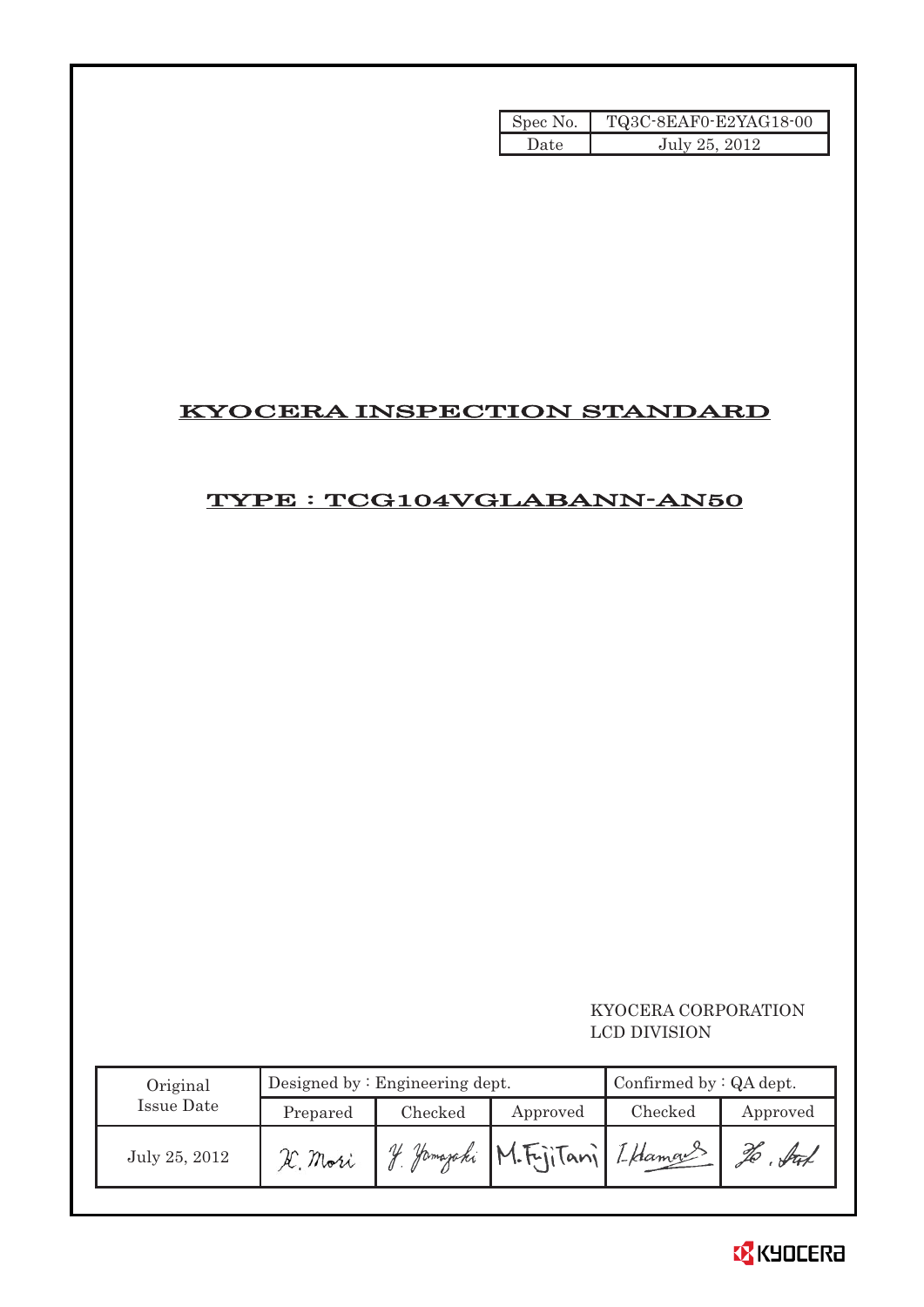| Spec No.              | Part No.            |
|-----------------------|---------------------|
| TQ3C-8EAF0-E2YAG18-00 | TCG104VGLABANN-AN50 |

| Revision record |             |                                 |  |                 |                                      |               |                                |  |  |
|-----------------|-------------|---------------------------------|--|-----------------|--------------------------------------|---------------|--------------------------------|--|--|
| $\rm{Date}$     |             | Designed by : Engineering dept. |  |                 |                                      |               | Confirmed by $\colon$ QA dept. |  |  |
|                 |             | Prepared                        |  | ${\it Checked}$ | ${\Large\bf Approved}$               | $\rm Checked$ | Approved                       |  |  |
|                 |             |                                 |  |                 |                                      |               |                                |  |  |
|                 |             |                                 |  |                 |                                      |               |                                |  |  |
| Rev.No.         | $\rm{Date}$ | Page                            |  |                 | $\label{eq:2} \textbf{Descriptions}$ |               |                                |  |  |
|                 |             |                                 |  |                 |                                      |               |                                |  |  |
|                 |             |                                 |  |                 |                                      |               |                                |  |  |
|                 |             |                                 |  |                 |                                      |               |                                |  |  |
|                 |             |                                 |  |                 |                                      |               |                                |  |  |
|                 |             |                                 |  |                 |                                      |               |                                |  |  |
|                 |             |                                 |  |                 |                                      |               |                                |  |  |
|                 |             |                                 |  |                 |                                      |               |                                |  |  |
|                 |             |                                 |  |                 |                                      |               |                                |  |  |
|                 |             |                                 |  |                 |                                      |               |                                |  |  |
|                 |             |                                 |  |                 |                                      |               |                                |  |  |
|                 |             |                                 |  |                 |                                      |               |                                |  |  |
|                 |             |                                 |  |                 |                                      |               |                                |  |  |
|                 |             |                                 |  |                 |                                      |               |                                |  |  |
|                 |             |                                 |  |                 |                                      |               |                                |  |  |
|                 |             |                                 |  |                 |                                      |               |                                |  |  |
|                 |             |                                 |  |                 |                                      |               |                                |  |  |
|                 |             |                                 |  |                 |                                      |               |                                |  |  |
|                 |             |                                 |  |                 |                                      |               |                                |  |  |
|                 |             |                                 |  |                 |                                      |               |                                |  |  |
|                 |             |                                 |  |                 |                                      |               |                                |  |  |
|                 |             |                                 |  |                 |                                      |               |                                |  |  |
|                 |             |                                 |  |                 |                                      |               |                                |  |  |
|                 |             |                                 |  |                 |                                      |               |                                |  |  |
|                 |             |                                 |  |                 |                                      |               |                                |  |  |
|                 |             |                                 |  |                 |                                      |               |                                |  |  |
|                 |             |                                 |  |                 |                                      |               |                                |  |  |
|                 |             |                                 |  |                 |                                      |               |                                |  |  |
|                 |             |                                 |  |                 |                                      |               |                                |  |  |
|                 |             |                                 |  |                 |                                      |               |                                |  |  |
|                 |             |                                 |  |                 |                                      |               |                                |  |  |
|                 |             |                                 |  |                 |                                      |               |                                |  |  |
|                 |             |                                 |  |                 |                                      |               |                                |  |  |
|                 |             |                                 |  |                 |                                      |               |                                |  |  |
|                 |             |                                 |  |                 |                                      |               |                                |  |  |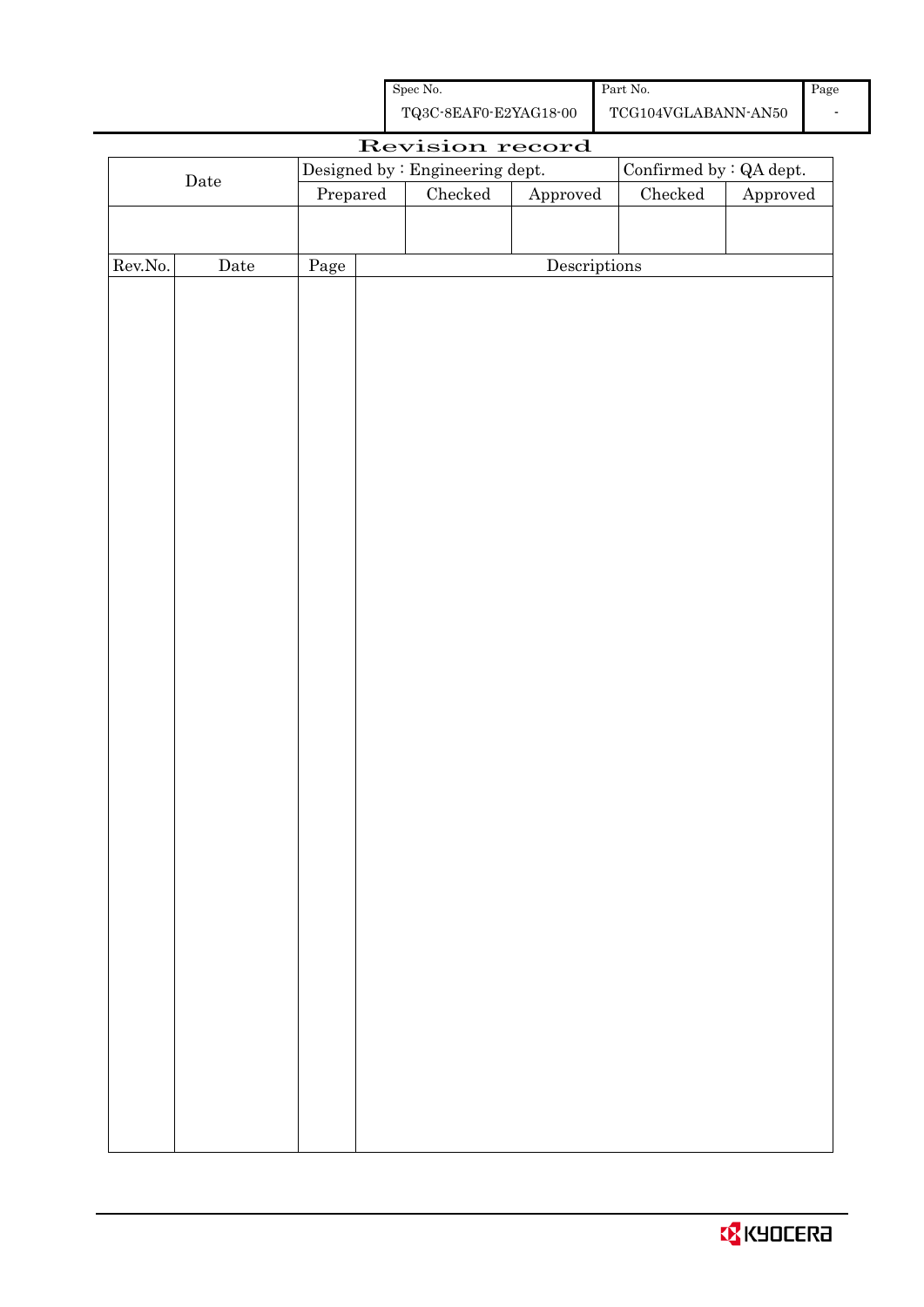Page 1

# Visuals specification

| 1) Note |  |
|---------|--|
|---------|--|

|                 | Note           |                                                                                                                                                                     |                                                                                                                |  |  |  |  |
|-----------------|----------------|---------------------------------------------------------------------------------------------------------------------------------------------------------------------|----------------------------------------------------------------------------------------------------------------|--|--|--|--|
| General         | 1.<br>consent. | Customer identified anomalies not defined within this inspection standard shall be<br>reviewed by Kyocera, and an additional standard shall be determined by mutual |                                                                                                                |  |  |  |  |
|                 | 2.             | This inspection standard about the image quality shall be applied to any defect within<br>the active area and shall not be applicable to outside of the area.       |                                                                                                                |  |  |  |  |
|                 |                |                                                                                                                                                                     |                                                                                                                |  |  |  |  |
|                 | 3.             | Inspection conditions                                                                                                                                               |                                                                                                                |  |  |  |  |
|                 | Luminance      |                                                                                                                                                                     | : 500 Lux min.                                                                                                 |  |  |  |  |
|                 |                | Inspection distance                                                                                                                                                 | $\div$ 300 mm.                                                                                                 |  |  |  |  |
|                 | Temperature    |                                                                                                                                                                     | : 25 $\pm$ 5°C                                                                                                 |  |  |  |  |
|                 | Direction      |                                                                                                                                                                     | : Directly above                                                                                               |  |  |  |  |
| Definition of   | Dot defect     | Bright dot defect                                                                                                                                                   | The dot is constantly "on" when power applied to the                                                           |  |  |  |  |
| inspection item |                |                                                                                                                                                                     | LCD, even when all "Black" data sent to the screen.                                                            |  |  |  |  |
|                 |                |                                                                                                                                                                     | Inspection tool: 5% Transparency neutral density filter.                                                       |  |  |  |  |
|                 |                |                                                                                                                                                                     | Count dot: If the dot is visible through the filter.<br>Don't count dot: If the dot is not visible through the |  |  |  |  |
|                 |                |                                                                                                                                                                     | filter.                                                                                                        |  |  |  |  |
|                 |                |                                                                                                                                                                     | GBRGBRG<br>RGBR<br>GIBI<br>R<br>dot defect<br>RGBRGBR                                                          |  |  |  |  |
|                 |                | Black dot defect                                                                                                                                                    | The dot is constantly "off" when power applied to the                                                          |  |  |  |  |
|                 |                |                                                                                                                                                                     | LCD, even when all "White" data sent to the screen.                                                            |  |  |  |  |
|                 |                | Adjacent dot                                                                                                                                                        | Adjacent dot defect is defined as two or more bright dot                                                       |  |  |  |  |
|                 |                | defects or black dot defects.                                                                                                                                       |                                                                                                                |  |  |  |  |
|                 |                |                                                                                                                                                                     | RGBRGBR<br>$RGBRGBRGB$<br>dot defect<br><b>BR</b><br>G<br>G<br>R<br>B<br>R<br>G                                |  |  |  |  |
|                 | External       | Bubble, Scratch,                                                                                                                                                    | Visible operating (all pixels "Black" or "White") and non                                                      |  |  |  |  |
|                 | inspection     | Foreign particle                                                                                                                                                    | operating.                                                                                                     |  |  |  |  |
|                 |                | (Polarizer, Cell,                                                                                                                                                   |                                                                                                                |  |  |  |  |
|                 |                | Backlight)                                                                                                                                                          |                                                                                                                |  |  |  |  |
|                 |                | Appearance                                                                                                                                                          | Does not satisfy the value at the spec.                                                                        |  |  |  |  |
|                 |                | inspection                                                                                                                                                          |                                                                                                                |  |  |  |  |
|                 | Definition     | Definition of circle size                                                                                                                                           | Definition of linear size                                                                                      |  |  |  |  |
|                 | of size        | $d = (a + b)/2$                                                                                                                                                     |                                                                                                                |  |  |  |  |